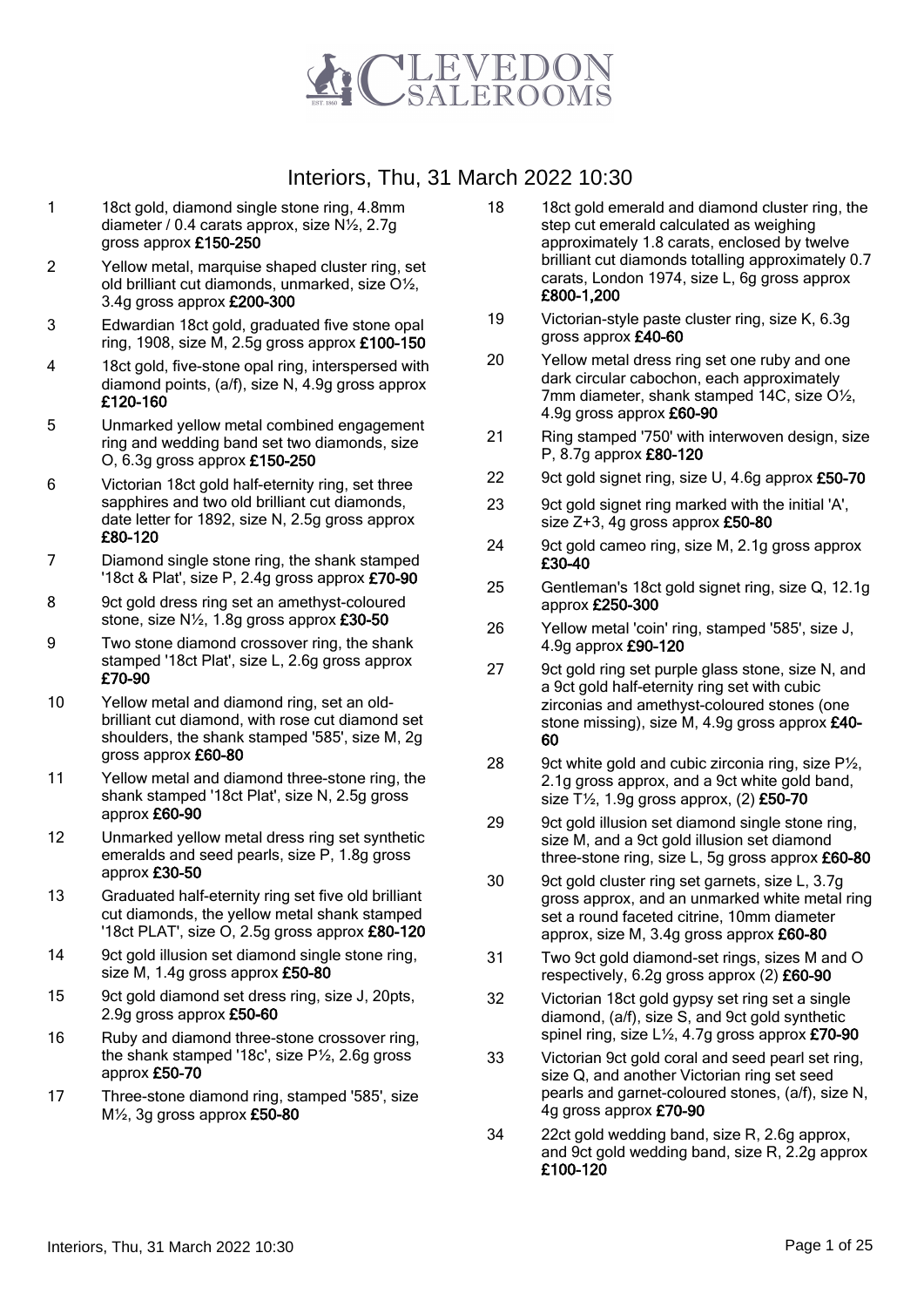

- 35 Four various rings, including a 9ct gold wedding band, size O, and an 18ct gold sapphire and diamond eternity ring, size P, 9g gross approx (4), and various earrings, and earring back fittings, etc £100-150
- 36 Three assorted yellow metal (18ct) dress rings, 7.6g gross approx (3) £100-150
- 37 18ct gold, sapphire and diamond half-eternity ring, size R, and a diamond three-stone ring, stamped '18ct Plat', size N, 5.4g gross approx £120-150
- 38 Victorian diamond single stone ring, unmarked, size N, and a 18ct gold diamond set marquiseshaped cluster ring, (a/f), size M½ approx, 4.3g gross approx £120-160
- 39 Gentleman's 9ct gold signet ring, size S, and a 9ct gold wedding band, size R, 13.3g gross approx £140-160
- 40 22ct gold wedding band, size J approx, 5.1g approx £150-200
- 41 Two 22ct gold wedding bands, one hallmarked for Chester and dated 1939, size P, 6.4g approx £200-250
- 42 Five stone set rings, including a diamond single stone ring, stamped '9ct Plat', size O½, two rings stamped '18ct', an opal single stone ring, etc 12g gross approx (5) £250-350
- 43 Three 22ct gold wedding bands, sizes K, M and P approx, 8.5g approx £250-350
- 44 Four assorted 9ct gold and yellow metal dress rings,  $9.3g$  gross approx (4)  $£80-120$
- 45 Seven 9ct gold gem set dress rings, 27.4g gross approx (7) £300-400
- 46 Pair of 9ct gold oval cufflinks, and a 9ct gold signet ring with onyx panel, size N, 13.5g gross approx £130-150
- 47 9ct gold curb and bar link chain, 40cm long approx, and a 9ct gold garnet set cluster ring, size R, 8.2g gross approx £90-120
- 48 Small quantity of jewellery including four 9ct gold rings, a '9ct' cross and chain, and a yellow metal curb-link chain, 14.4g gross approx £150- 250
- 49 Egyptian faience scarab bracelet, 21cm long approx £50-70
- 50 9ct rose gold albert, 33g approx £350-450
- 51 Unmarked yellow metal bracelet, 18.5cm long approx, 8.8g approx £100-120
- 52 Gold filigree pendant on chain, and a similar panel bracelet, 17cm long approx, unmarked, 24.1g gross approx £180-220
- 53 9ct gold charm bracelet, with heart-shaped padlock, 12.6g approx £140-160
- 54 9ct gold gate-link bracelet, with heart-shaped padlock, 17.1g approx, (a/f) £200-220
- 55 9ct gold gate link bracelet with heart shaped padlock, 23.3g gross approx £250-300
- 56 9ct rose gold charm bracelet with heart-shaped padlock, together with another 9ct gold padlock, 9ct gold T-bar and two 9ct gold swivel clasps, 28.5g gross approx £250-300
- 57 Cultured pearl bracelet, stamped '9ct', each heart shaped link set with a pearl of approximately 3.5mm diameter, 17.5cm long, 31.5g gross approx £300-400
- 58 9ct gold charm bracelet, attached various 9ct gold and other unmarked charms, 37.3g gross approx £480-520
- 59 Yellow metal bracelet stamped '750', 19cm long approx, 37.4g approx £700-800
- 60 Yellow metal shell cameo brooch, the frame stamped '9ct', 11g gross approx £40-60
- 61 Yellow metal shell cameo brooch, stamped '9ct', 12.8g gross approx £60-80
- 62 9ct gold mounted shell cameo brooch, 5.5cm x 6.8cm approx, 26.7g gross approx £100-150
- 63 Opal bar brooch, stamped '9ct', 5.1g gross approx £40-60
- 64 9ct gold diamond set T-bar, 2.2g gross approx £40-60
- 65 9ct gold brooch set three rubies and two diamonds, 3.3g gross approx £45-55
- 66 Anton Michelsen enamel leaf brooch, with makers mark and stamped 'Sterling Denmark', 5.5cm long approx, 8.3g approx £40-560
- 67 Bar brooch, stamped '9ct', set a large faceted oval amethyst, 13mm x 18mm x 10mm deep approx, 5.8g gross approx £50-70
- 68 Large enamel and marcasite orchid brooch, unmarked white metal, 7cm wide approx £30-40
- 69 Cameo brooch with seed pearl surround, and an agate brooch, both in unmarked yellow metal frames (2) £30-40
- 70 Four various Satsuma brooches, (a/f) £40-60
- 71 Thirteen various costume jewellery brooches £40-50
- 72 Nine assorted silver brooches, including a leaf design brooch stamped Sterling Denmark, and an engraved Victorian silver brooch, dated 1887, etc £50-70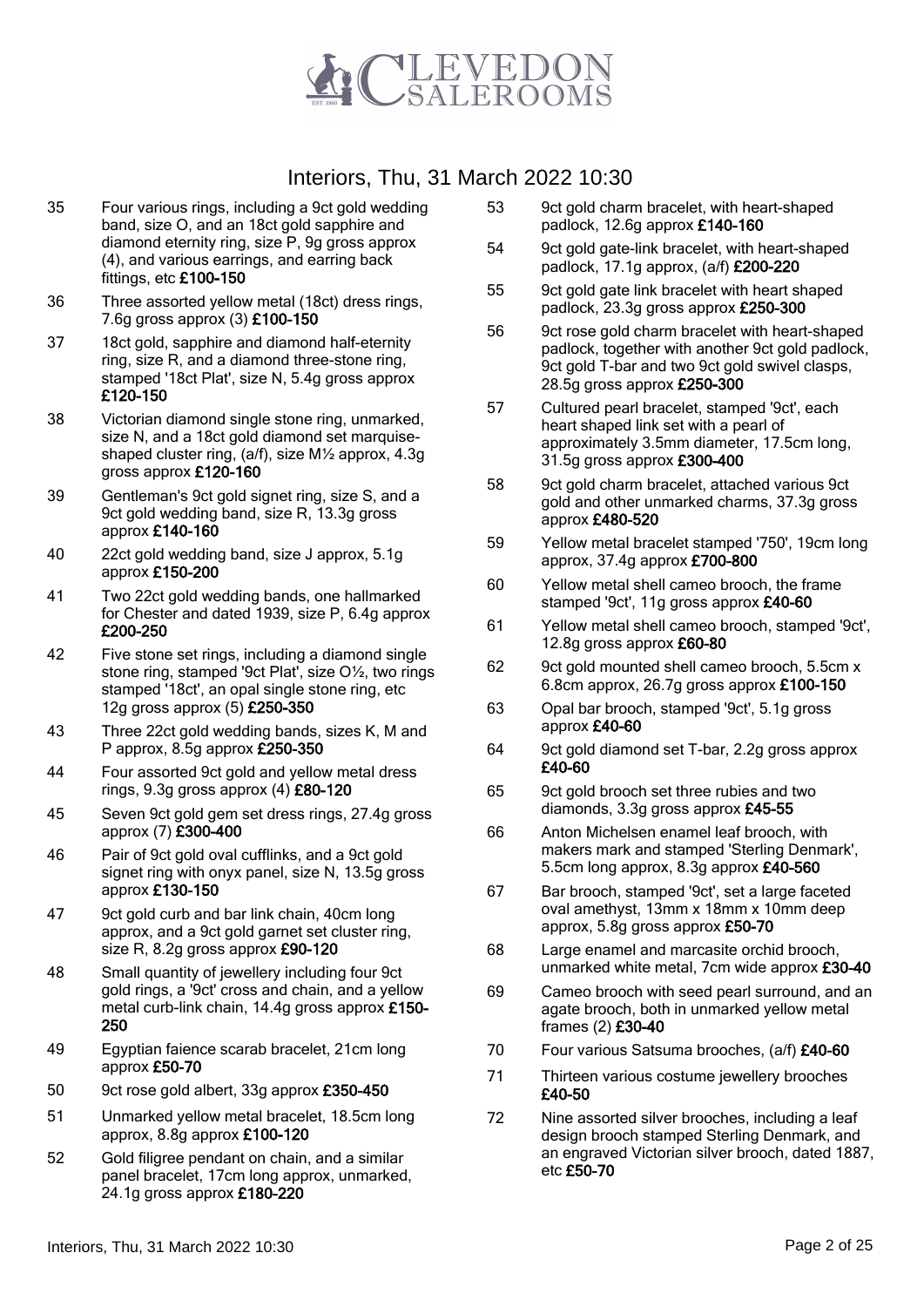

- 73 Five various brooches including an unmarked white metal Luckenbooth brooch, a silver stag head bar brooch, a friendship brooch, etc £60-90
- 74 Victorian citrine and seed pearl brooch, unmarked, a white metal marcasite floral spray brooch, and a Swarovski crystal grape and vine brooch (3) £90-120
- 75 9ct gold dress ring set smokey quartz, size Q<sup>1/2</sup>, 4g gross approx, and a 9ct gold woven neck chain, etc, 7.7g gross approx £40-60
- 77 Two graduated amber bead necklaces, and a pair of amber set cufflinks in unmarked yellow metal, 70g gross approx £300-400
- 78 Baltic amber necklace, 27g gross approx £40-60
- 79 Graduated coral bead necklet with paste clasp, 36cm long approx £50-70
- 80 Patrick Mavros silver elephant pendant on choker, and a pair of silver 'Ndoro' earrings £60- 90
- 81 White metal chatelaine, probably Continental, 24.5cm high, 95g approx £70-90
- 82 9ct gold curb-link chain, and a yellow metal chain stamped '9K', together with two 9ct gold bracelets,17g gross approx £180-220
- 83 9ct gold belcher-link chain, 52cm long approx, 11.5g approx £120-160
- 84 Italian 9ct gold three-colour necklace and matching bracelet, the necklace 36cm long, 14.4g approx, the bracelet 18.5cm long, 8g approx (2) £200-300
- 85 9ct white gold necklace of parallel and H links, 43.5cm long approx, 24.4g approx £250-300
- 86 9ct gold Perthshire Football League medallion, 3.5g approx £40-60
- 87 Edwardian paste set pendant, unmarked, 1.9g gross approx £40-60
- 88 Edwardian yellow metal pendant, set four amethyst-coloured faceted stones amidst gilt flowerheads, frame tagged '9ct', 49mm including suspension loop, 2.3g gross approx £40-60
- 89 Two Edwardian pendants on chains, one set amethyst-coloured stones and stamped '9c', the other unmarked, 6.7g gross approx £50-70
- 90 Pair of Indian yellow metal earstuds, with screw back fittings, stamped '23', 2.7g approx £70-90
- 91 Small quantity of jewellery to include a 9ct gold tigers-eye signet ring, size H, various earrings, and a broken chain, etc, 19.7g gross approx £200-250
- 92 Assorted quantity of costume jewellery, etc £20-30
- 93 Small quantity of assorted silver and white metal jewellery, including earrings, bracelet, bangle, and a necklace, a/f £50-70
- 94 Collection of costume jewellery including a sterling silver 'Elizabeth R' commemorative pendant, and a Scottish silver brooch, etc £25-35
- 95 Quantity of costume jewellery, bangle, opal set silver ring, rolled gold necklace, silver napkin ring, etc £30-50
- 96 Sundry costume jewellery to include; necklaces, earrings, Reves gent's watch, 9ct gold lady's Rotary cocktail watch, etc £30-50
- 97 Engraved yellow metal fob seal, 37mm wide, together with a yellow metal and agate pendant brooch 51mm, and a pair of moss agate lapel pins £40-60
- 98 Small quantity of silver, white metal and other jewellery £30-50
- 99 Quantity of costume jewellery and watches including simulated pearl necklaces, wristwatches, silver fob watch, rings, etc £40-60
- 100 Assorted gold, yellow metal and costume jewellery, to include: navette-shaped brooch stamped 15ct, plus two further brooches; unmarked panther head pendant with ruby eye; cross pendant, two bangles, etc £50-80
- 101 Small quantity of mostly costume jewellery including some silver jewellery etc £50-80
- 102 Three boxes of costume jewellery to include bracelets, necklaces, etc £50-70
- 103 Large collection of costume jewellery and watches to include; necklaces, bangles, watches - Aristo, Michael Kors, Emporio Armani, Swarovski, Diesel, DKNY, Seiko, £80-120
- 107 Omega Gentleman's 9ct gold Geneve wristwatch, the silvered dial having goldcoloured baton hour markers and hands, 33mm diameter (ex. crown), on a brown leather strap. Verso of case engraved 'H.S Mogg in appreciation for 40 years loyal service' from the Bristol Omnibus Company, with box £100-150
- 108 Omega Gentleman's stainless steel wristwatch, the silver-coloured dial having silvered baton hour markers, signed crown, 33mm diameter (ex. crown), on a stainless steel flexi-bracelet, with Omega box £120-180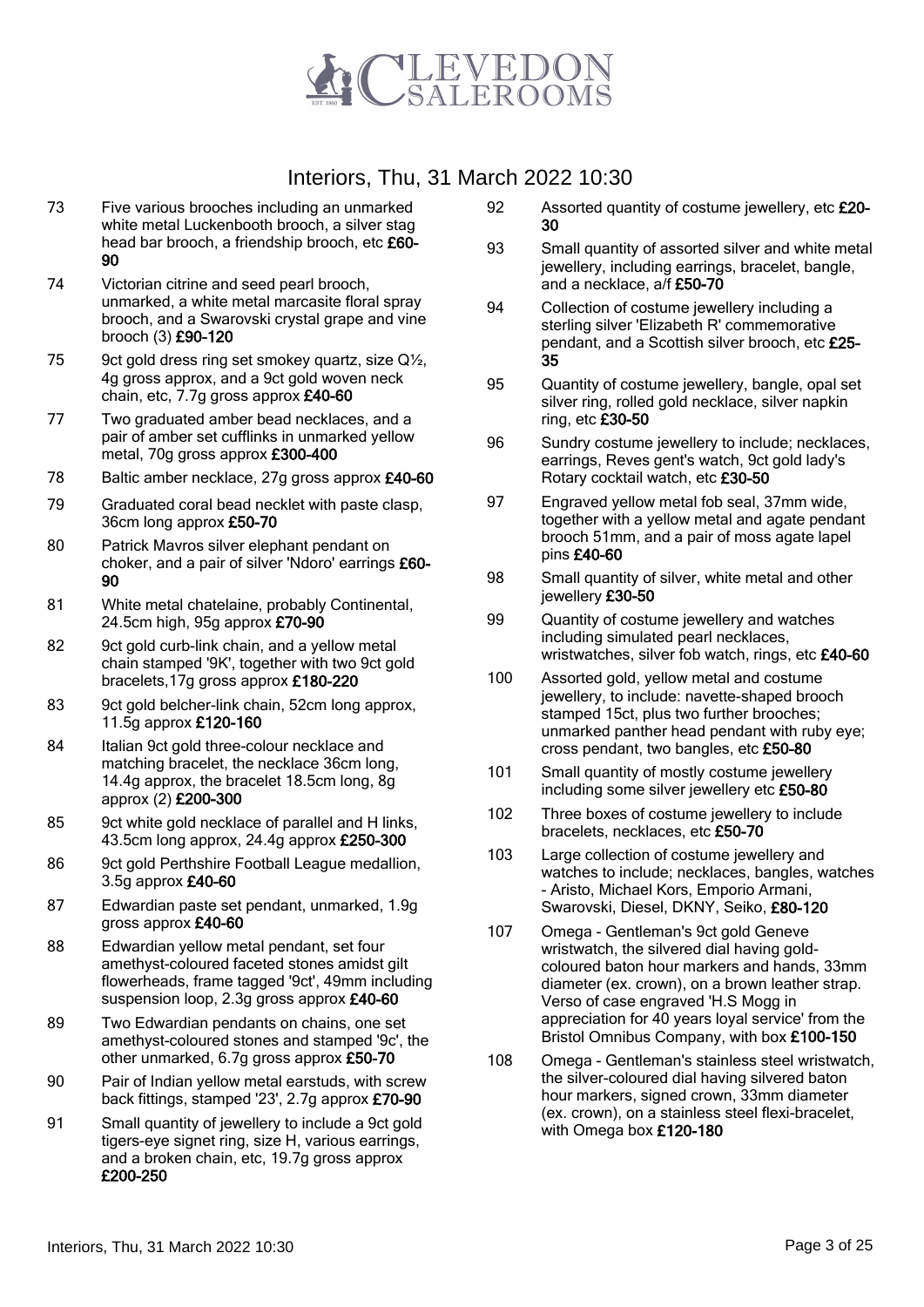

- 109 Gentleman's 9ct gold wristwatch, white Roman dial signed DMM Geneve, centre seconds, date at 3, quartz movement, 31mm ex. crown, brown leather strap, boxed as new £50-70
- 110 Constantin Weisz gentleman's automatic stainless steel wristwatch, model 16S054CW', the silver-coloured dial having white filled baton hour markers, signed crown, and exhibition back, 39mm diameter (ex. crown), on a brown leather strap, with International Warranty, instructions, case and outer card box £30-50
- 111 Mathey Tissot gentleman's chronograph wristwatch, 'ETA G10.212', the black Arabic dial having three subsidiary dials, 42mm diameter (ex. crown), with box and instruction manual £40 -60
- 112 Swiss Military Hanowa gentleman's 'Sapphire' 10ATM chronograph wristwatch, champagne dial with black Arabic and baton hour markers, 44mm diameter (ex. crown), on a brown leather strap, with tag and box £50-80
- 113 Swiss Military Hanowa gentleman's 'Sapphire' 10ATM chronograph wristwatch, black textured dial, three subsidiary dials and date subsidiary at '4', tachymeter bezel, 44mm diameter (ex. crown), on a red leather strap, with box £50-80
- 114 Omega Lady's stainless steel wristwatch, the silvered dial having copper-coloured baton hour markers, signed crown, calibre 620, signed movement, 28mm diameter, on a black leather strap £50-80
- 115 Tudor Lady's Oyster Royal manual wind bracelet watch, ref: 7935, signed silver dial with luminous filled hands and hour markers, signed screw-down crown and case back with date code 1.63, 17 rubies automatic movement marked 'Tudor', serial no. 452243, approx. 22mm diameter (ex. crown), on a Rolex Oyster bracelet with date code '4.64.' £150-200
- 116 Tudor Lady's 9ct gold cocktail watch, having a cream Arabic dial, 17.18g gross approx, with Tudor box £60-100
- 117 Lady's 9ct gold diamond-set wristwatch, motherof-pearl dial inscribed 'Sovereign Hallmarked Gold', Roman quarters, borders of small brilliants, Ronda 1-jewel movement, 18mm ex. crown, gold bracelet strap, 19.7g gross approx, boxed and tagged as new £200-300
- 118 Lady's 9ct gold Tissot Stylist wristwatch, champagne dial with baton hour markers, 17mm diameter (ex. crown), 18g gross approx £100- 150
- 119 Lady's 9ct gold dress watch, Arabic quarters, antimagnetic manual wind movement, 22mm ex. crown, bracelet strap, 15.6g gross approx £60- 90
- 120 Mother-of-pearl pendant watch, having carved 'Adolphe angel kiss' to verso, 24mm wide, on 9ct brooch £60-80
- 121 Swiss yellow metal (14K) fob watch, gilt Roman dial, crown-wind movement, 29mm approx, on sterling silver tied ribbon bar brooch, together with two lady's 9ct gold wristwatches, one with gold bracelet, (3) £200-250
- 122 9ct gold open face pocket watch, of Hebdomas type, decorated cream Roman dial with cutaway and exposed balance wheel, patent Swiss 8 day mechanism, 45mm diameter, 79.5g gross approx £200-300
- 123 George V silver half hunter pocket watch, the white Arabic dial having blue steel hands and seconds subsidiary at '6 o'clock', dial marked 'Bravingtons Renown', Birmingham 1925, together with a silver Sovereign holder £50-80
- 124 Quantity of ladies and gentlemens fashion watches etc £20-30
- 125 Smiths wall watch with box, together with a quantity of fashion watches to include; Rotary, Accurist, Next, Wostok, Limit, etc. £30-50
- 126 Silver pair-cased pocket watch, Sam'l Allen, Coventry, white Roman dial, chain fusee movement, hallmarks rubbed, together with a silver open-face pocket watch signed to dial and movement by Harris Stone of Leeds, both watches with Albert and winder, and a 'Famous Pioneer Recorder' plated open face pocket watch, (3) £60-90
- 129 Coins Queen Victoria gold half sovereign, 1894 £150-200
- 130 Coins 1907 Edward VII gold sovereign £280-320
- 131 Coins George V sovereign, 1911 £250-280
- 132 Coins George V gold sovereign, 1911 £300-400
- 133 Royal Mint gold half sovereign 2002, in presentation case £150-200
- 134 Coins Two 'Charles II' 18ct gold replica touch pieces by Johnson Matthey, 1974, together with two 'Queen Anne' gold replica touch pieces by Johnson Matthey, 1974 £120-180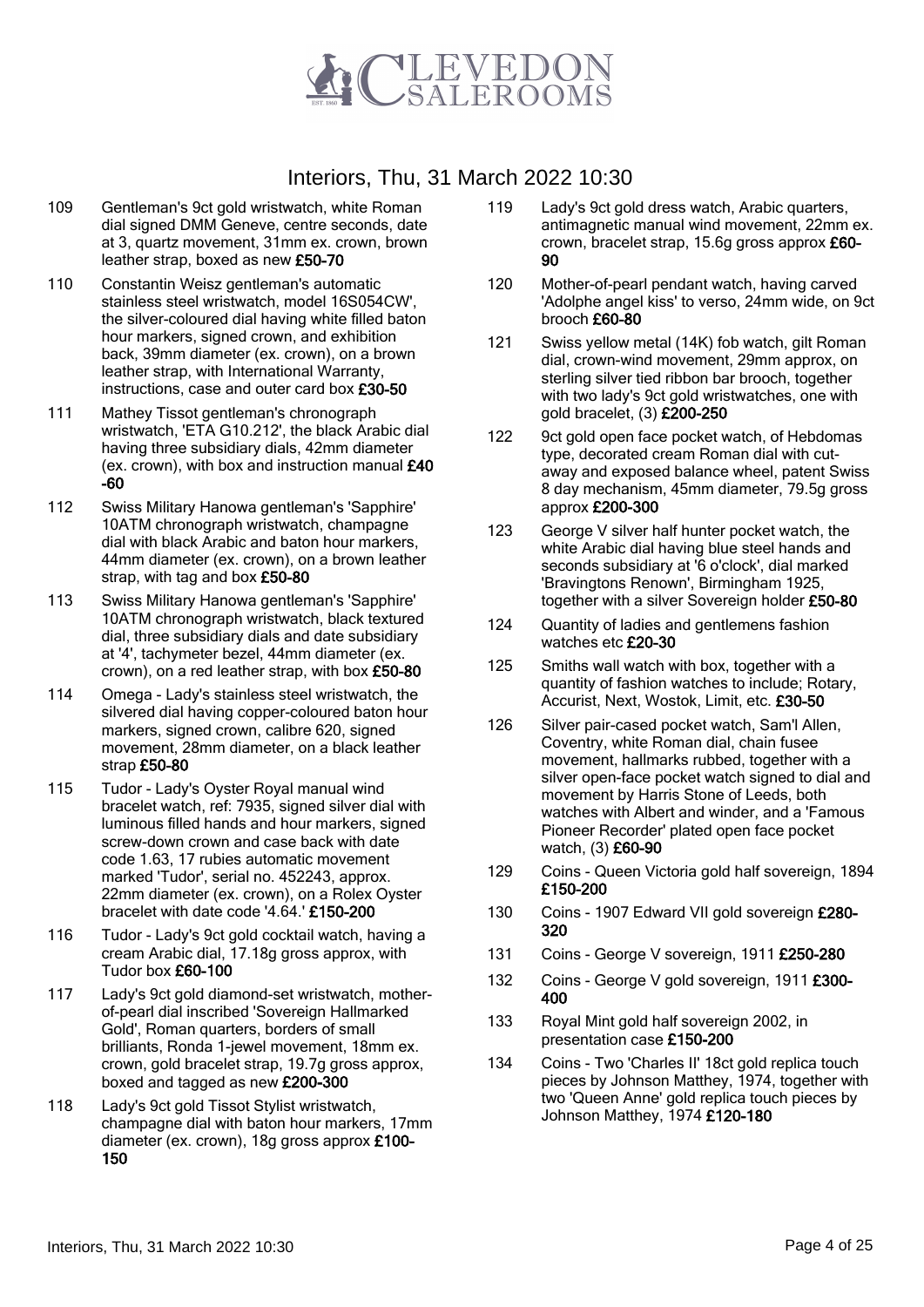

- 135 Coins Australia, 'The Perth Mint Centenary Sovereign 1999' bi-metal gold & silver proof coin struck to commemorate the Centenary of the opening of the Perth Mint in 1899; the gold centre with the same specifications as the original Perth Mint sovereign with the Queen's portrait by Rank-Broadley & the Pistrucci St George & Dragon rev (with the Perth centenary mintmark P100 in ex. in place of the date) surrounded by a .999 silver border with the obv. legend 'ELIZABETH II AUSTRALIA 100 DOLLARS' & rev. legend 'THE PERTH MINT CENTENARY SOVEREIGN 1899-1999;' total weight 13g, diameter 32mm; limited edition of 7500 (this coin No. 2373), with certificate of authenticity, encapsulated in a small wooden case inside satin-lined box of issue £250-300
- 136 Medallions Boxed set of six silver 'Great Seals of the Realm', Queen Victoria, Edward VII, George V (x2), George VI and Queen Elizabeth II, each from a limited edition of 1,000, .999 Fine Silver, 5 toz (155g), 63mm diameter, in capsule mounts and original box with brass plaque, with certificates £250-350
- 137 Coins Royal Mint silver proof 'Emblems of Britain' 2008 year set in presentation case £60- 90
- 138 Coins 2015 1/10th gold Britannia in presentation case, together with a silver ½oz 1977 ingot £80-120
- 139 Medallions The Ancient Counties of England Birmingham Mint part set of five silver ingots, together with eight Churchill Centenery Medals, and three Bumastic covers £80-120
- 140 Coins Quantity of Royal Mint commemorative £2, 50 pence and 10 pences to include Wallace and Gromit and Beatrix Potter fifty pence coins, 10p alphabet coins, etc £80-120
- 141 National Rifle Association 1860 silver medallion awarded to B.N.R.V.R.C. 1901-1902, won by Lieutenant F Brewster £25-30
- 142 Coins 2015 Royal Mint £50 Britannia coin, in presentation sleeve £50-80
- 143 Coins Three silver American Dollars 1882, 1883 and 1885, together with a sterling Barbados ten dollar proof coin £50-80
- 144 Medallions 19th Century metal medallion by J Taylor of Birmingham struck to commemorate the opening to Sir Isambard Kingdom Brunel's Thames Tunnel in 1843 £40-60
- 145 Coins Quantity of GB and world coins and banknotes, etc £20-30
- 146 Coins Quantity of Isle of Man and GB presentation coins to include crown, one pound coins, etc £30-50
- 147 Coins Bank of England 1994 commemorative set of New £50 Bank Note and Silver Proof 50p coin, both mint cased and in single box with certificate No. 456 £50-70
- 148 Coins Fifteen Royal Mint £5 presentation packs to include Olympics, etc £50-80
- 149 Coins Quantity of Royal Mint presentation packs to include; WWF 50p, Jane Austin £2, Trafalgar £5 etc £50-80
- 150 Coins Two Royal Mint silver £20 coins, 2013 and 2014, together with two American silver dollars (4) £50-80
- 151 Coins Quantity of GB and World presentation coin packs to include numismatic covers, £5/crowns and loose coins, etc £60-90
- 152 Coins Quantity of Royal Mint silver presentation packs including £20 coins, Treasure for Life, 2016 Christmas coin, etc £80-120
- 153 Royal Mint 2008 Executive proof set, together with a quantity of Royal Mint presentation year packs;2008 coin collection, 2008 Royal Shield of Arms, 2008, Emblems of Britain, 2013, 2017 and a 1948 Celebration Set. £80-120
- 156 International Society of Postmasters 73 silvergilt ingots of 'The World's First Stamps' in presentation album with certificates, 645 grams approx £200-250
- 157 Quantity of Post Office Definitive Issues first-day covers £10-15
- 158 Quantity of Victorian 2d Two Penny Blues and 1d Penny Reds postage stamps, etc £20-30
- 159 Postcard album c.1925 to include; Greetings, humour and seaside resorts £30-50
- 160 Quantity of Royal Mint first day covers, mainly mid 1970s to 2012 and addressed to Ewell Court Post Office, Surrey £30-50
- 161 Quantity of Bonds and Share Certificates to include; 'Compania Salitrera de Tarapara y Antofagasta', 'Greek Government Railway Loan', 'Empire Ottoman', etc, together with newspapers etc £40-60
- 162 Quantity of GB and world numismatic covers to include Benham Covers, Isle of Man 'Cat' Crowns, autographed first day covers, etc £40- 60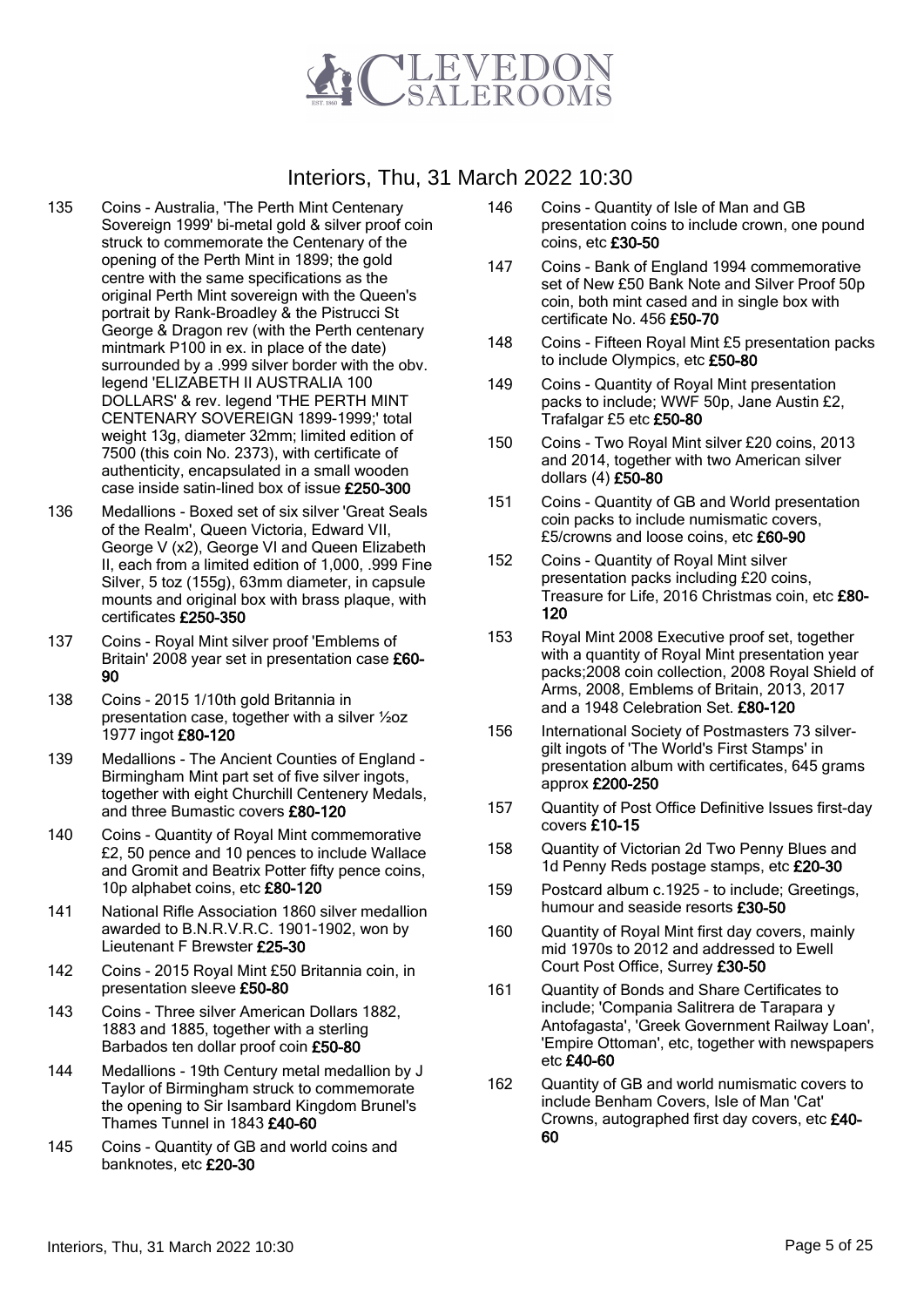

- 163 Quantity of GB and world numismatic covers to include Benham Covers, autographed first day covers, etc £40-60
- 164 Quantity of GB and World stamps to include Penny Black and 1840 Two Penny Blue in presentation packs, etc £60-90
- 167 Elizabeth II silver salver with gadrooned piecrust border and standing on three claw and ball feet, engraved presentational inscription 'On the disbandment of 161 Ambulance Regiment Royal Logistic Corps, October 2002', 37cm diameter, 1375g approx £400-500
- 168 George V silver sauceboat, London 1935, 8cm high, 95g approx £30-50
- 169 Pair of George III silver sauce boats with flying scroll handle and standing on three hoofed feet, London 1817, 12cm high, 500g gross approx £150-200
- 170 Elizabeth II silver footed bonbon dish with pierced rim, Sheffield 1976, 13cm diameter, 135g approx £40-60
- 171 Elizabeth II silver dressing table box of oval form, the hinged lid with engine-turned decoration opening to reveal a fitted interior, Birmingham 1959, 12cm wide £50-70
- 172 Silver dressing table box of circular form, the hinged lid with tortoiseshell pique work opening to reveal a fitted interior, hallmarks indistinct, 9.5cm wide £50-70
- 173 Victorian silver trophy awarded to Private W.H. Daysh of the 1st V.B. The Welsh Regiment A Company, London 1892, 16.5cm high, 360g approx standing on an ebonised base £120-180
- 174 George V silver cigarette case, Chester 1911 and a George V silver cigarette case, Birmingham 1930, both with engine turned decoration, 177g approx gross £50-80
- 175 Pair of Edward VII silver circular bonbon dishes, Sheffield 1909 together with a Victorian silver oval bonbon dish, Sheffield 1899, 12.5cm wide, 105g approx £40-60
- 176 Cased set of silver-handled tea knives/forks, Sheffield 1924, Kings pattern silver-handled pie server, etc £20-30
- 177 Quantity of white metal coin spoons etc, 80g approx £20-30
- 178 Cased pair of Edward VII silver salts and spoons, Chester 1903/ Birmingham 1904, 4cm x 6.5cm diameter, 60g approx £30-50
- 179 Pair of George V silver-mounted brushes, Chester 1920, 23.5cm long, together with two similar silver-mounted hand mirrors £30-50
- 180 Quantity of silver items to include George III silver caddy spoon, London 1808, Edward VII silver napkin ring, Birmingham 1904, etc, 90g approx £30-50
- 181 19th Century white metal toddy ladle with twisted baleen handle, 34cm long, 0.935 standard white metal pocket watch with a silver plated albert £30-50
- 182 Two silver mounted scent bottles, Birmingham 1895 and London 1905, together with three silver-topped dressing table jars, 8cm and smaller £30-50
- 183 Victorian silver bonbon dish with pierced decoration, Sheffield 1898, 15cm wide, pair of Victorian silver salts, Sheffield 1891 and two fobs, 93g approx £30-50
- 184 Elizabeth II silver collared cut glass decanter, 32cm high, Birmingham 1977 £40-60
- 185 Matched four-piece silver condiment set, 170g approx £40-60
- 186 Pair of Victorian Britannia standard pepperettes, London 1881, together with a white metal miniature coin table, etc, 190g approx £40-60
- 187 Quantity of silver items to include Elizabeth II silver belt buckle, London 1988, silver pill box, London 1976, etc £40-60
- 188 Quantity of silver items to include George III caddy spoon, London 1796, Victorian Fiddle pattern tablespoon, London 1840, etc, 145g gross approx £40-60
- 189 Quantity of silver napkin rings, silver-handled fruit knives, etc, 155g weighable silver £40-60
- 190 Quantity of silver-backed dressing table items to include silver-topped pin jar, brushes, hand mirror, etc £40-60
- 191 Quantity of silver-backed dressing brushes £40-60
- 192 Quantity of silver-backed dressing table items, together with an ivory fan, silver-handled button hook, etc £40-60
- 193 Two Elizabeth II silver-mounted picture frames, Sheffield 1991, 18cm x 14cm (aperture 12.5cm x 8.5cm) and 16cm x 12cm (aperture 12.5cm x 8.5cm) £40-60
- 194 Boxed pair of Royal Mint silver coasters, inset with 1953 Coronation Crown and 2003 Anniversary Crown respectively, boxed as new £50-80
- 195 Harrods retailers George V cased silver and tortoiseshell dressing table set, Birmingham 1914/1916 £50-80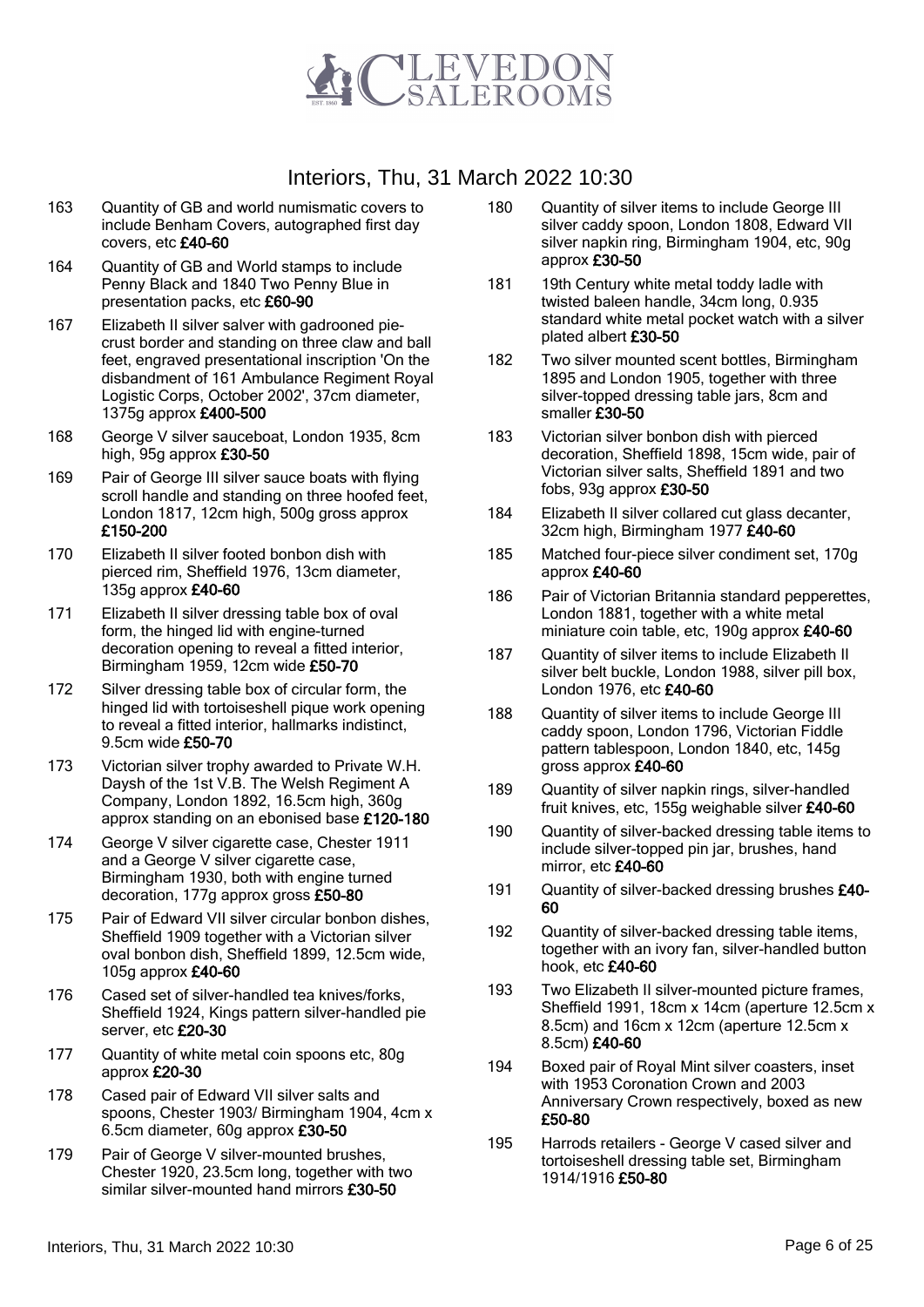

- 196 Set of three Victorian silver topped silver dressing table requisites together with two other silver topped jars (5) £60-80
- 197 Quantity of white metal souvenir spoons, etc, 180g approx, together with a set of six George V silver handle butter knives, Sheffield 1910, £30-50
- 198 Quantity of silver teaspoons, etc, 220g approx £60-80
- 199 Two George II silver Hanovarian pattern tablespoons, London 1733 and 1754, together with two silver dessert spoons, London 1810 and Newcastle 1844, 180g approx £60-80
- 200 Victorian silver matchbox cover, Birmingham 1891, together with a quantity of silver forks, 280g approx £80-120
- 201 George VI two-piece silver condiment set, Birmingham 1938, together with an assortment of silver teaspoons, etc, 480g approx £120-150
- 202 Quantity of silver teaspoons, 285g approx £100- 120
- 203 Persian (possibly Isfahan) white metal golf trophy/vase, 6cm high, and a quantity of serving spoons, tongs, etc, 655g approx gross £100-150
- 204 Silver mounted oval easel picture frame, import marks for Sheffield 1978, 15cm high, four silver lidded dressing table jars, silver-handled boot pull, and miniature mirror £60-90
- 205 Elizabeth II silver stamp moistener with engine turned decoration, London 1962, sponsors mark of S J Rose & Son together with three silver dressing table bottles and a candle/pin stand £70-90
- 206 Set of three Victorian silver topped silver dressing table requisites, Sheffield 1898, together with two other silver topped jars (5) £70 -90
- 207 Edward VII silver stamp box and postal scales, sponsors mark of Levi & Salaman, Birmingham 1908, 10.3cm high £80-120
- 208 Thirteen white metal niello napkin rings and a selection of niello spoons, etc, 540g approx £80-120
- 209 Two Chinese export white-metal backed brushes with repoussé decoration of blooms in high-relief over a fine-textured ground, with marks for Luen Wo, Shanhai, together with a Middle Eastern pepperette (3) £80-120
- 210 Edward VII silver pedestal bowl with wrythen decoration, London 1907, 16.5cm diameter, 300g approx, on ebonised stand £100-120
- 211 Edward VII cased silver dish with pierced border, embossed decoration and engraved presentation inscription, Birmingham 1901, 28.5cm wide, 340g approx £120-150
- 214 Football Interest Jules Rimet Cup World Championship, England 1966 Official Souvenir Programme, having three glued 'Eighth Final' Villa Park, Birmingham tickets dated Wednesday July 13, Saturday July 16 & Wednesday July 20, no. 10789 £40-60
- 215 Silver Jubilee 27th April 1935 Sheffield Wednesday v West Bromwich football programme £80-120
- 216 Books The Art of Wallace & Gromit, published by Egmont UK Ltd, signed on the frontispiece by Nick Park and a drawing of Gromit, dated December 2010 £60-90
- 217 Books J.M. Barrie 'Peter Pan & Wendy', pictured by Mabel Lucie Attwell, published by Hodder & Stoughton £20-30
- 218 Books Peter Scott, 'Morning Flight', A Book of Wildfowl, signed limited edition 616/750, Country Life Limited £40-60
- 219 Books 'Gulliver's Travels' illustrated by Arthur Rackham, Dent & Co., London, Dutton & Co., New York,1909, gilt-stamped blue cloth £40-60
- 220 Early 18th Century leather-bound New Testament Bible, lacking title pages or date, (a/f) £30-50
- 221 Two 'Airflow Ceylon' magazines, May and June 1945, Festival of Britain book, Edward VIII calendar, etc £25-35
- 222 Books to include; T. E. Lawrence Seven Pillars of Wisdom 1935, Lakes of England 1836, Castles and Abbeys of Britain, Oxford & Its Buildings, etc £30-50
- 223 Books Assorted Ceramics reference books, to include: Champion, Richard & Owen, Hugh, Two Centuries of Ceramic Art in Bristol - Being a History of the Manufacture of "The True Porcelain". Bell and Daldy, London, 1873, half blue calf; W. Turner - The Ceramics of Swansea and Nantgarw, Majpor R. G. Mundy- English Delft Pottery, etc (8) £50-80
- 224 Books The Art Journal, Christmas 1911 The Art of Stanhope Forbes, R.A., and In The Open Country - The works of Lucy E. Kemp-Welch, (2) £40-60
- 225 Books Two Victorian monogram books (cover missing from one) £40-60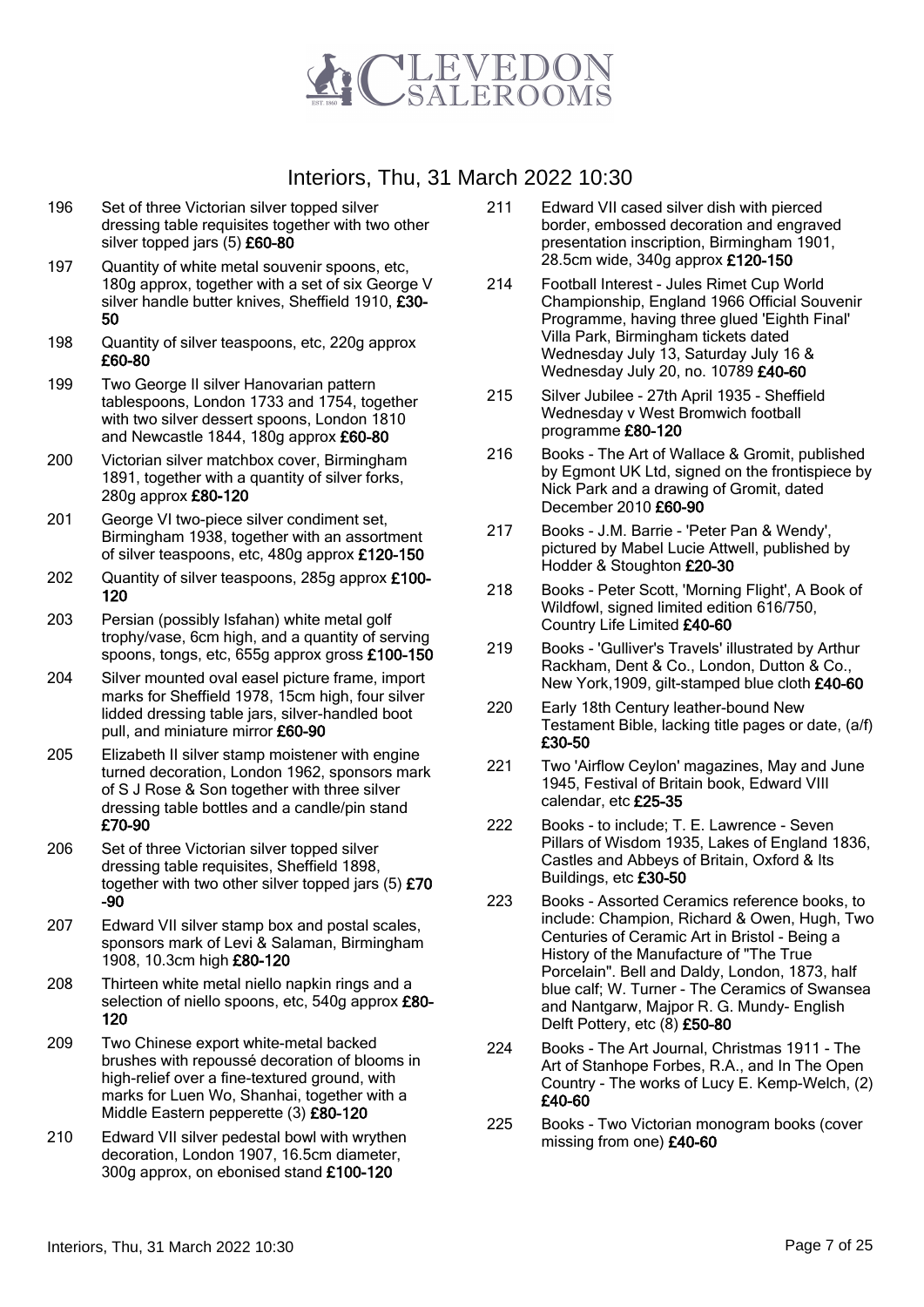

- 226 Books Quantity of Enid Blyton books and games, to include some early 1960s editions £20-30
- 227 Books Quantity of military-related books to include; Warships of World War I (H.M.LE. Fleming), Regimental Badges (Edwards), Winston S. Churchill, etc, together with a quantity of 'The Silver Bugle' Journal of the Light Infantry £25-35
- 228 Books Kellys Directory, together with a quantity of Debrett's & Burke's Peerage, Baronetage & Knightage £30-50
- 229 Books Quantity of books relating to antique jewellery and collectables £30-50
- 230 Books Various leather bound books to include 14 vols Henry's History of England c. 1800, etc £50-80
- 233 Hirade Classical guitar, 100cm long, in original fitted hard case £50-70
- 234 South East Asian bronze figure of a seated musician, 13.5cm high £50-70
- 235 Victorian feather flower arrangement under glass dome £60-80
- 236 Advertising Senior Service enamel chalkboard/ hanging sign, 40cm x 68cm high £15-20
- 237 Electric dental surgeon sign, 64cm x 15cm x 46cm high £20-30
- 238 Native American Indian wooden bust, 56cm high £20-30
- 239 Art Nouveau cast brass tray, 64.5cm wide (overall) £30-50
- 240 Autographs Signed Coldplay poster, 88cm x 63cm £30-50
- 241 Local Interest Cheddar Saxon Palace 900AD diorama, 78cm x 66cm deep £30-50
- 242 Oak Arts & Crafts panel, 50cm x 37cm, together with a metal panel depicting a vase of flowers, 27cm x 34cm £30-50
- 243 Large blown green glass fishing float or buoy, with rope netting cover, approximately 37cm diameter £35-50
- 244 Advertising Enamel sign 'Newbury's Furniture, Bristol', 124cm x 92cm high £40-60
- 245 Group of three autographs Lemmy (Motorhead), Johnny Depp, and Debbie Harry, all framed and glazed £40-60
- 246 Iron anchor, 45cm x 74cm high £40-60
- 247 Reproduction brass telescope on a tripod stand, 138cm high £40-60
- 248 Group of three three-blade propellers, plus a two-blade, largest 56cm wide £50-80
- 249 Railway interest Vintage single dial signalling block instrument with ivorine plate "Up Branch", otherwise unmarked, within mahogany case, 48cm high, together with a book - GWR Holiday Haunts 1936, (2) £60-100
- 250 Walnut and mother-of-pearl vanity/dressing table box, 30cm x 22cm x 16.5cm high £60-80
- 251 Garrard RC 80M turntable, in black table top case £100-150
- 252 E Watkins Rapier 33 electric guitar, cream finish, with tremelo £200-300
- 253 Bronzed resin figures of 'Dickens' 15cm high & 'Screen Woman c.1910' 22cm high (2) £20-40
- 254 Framed cigarette cards Taddy's Railway Locomotives, plus 13 books and loose £20-40
- 255 Indian Votive figure, 7cm high (ex. base) £20-30
- 256 Pair of cast figural candlesticks, tallest 20cm (a/f) £20-30
- 257 Protector Lamp & Lighting Company, Eccles, Manchester 'miner' safety lamp, stamped '014', 23cm high (ex. hook) £20-30
- 258 Quantity of walking sticks to include; white metal topped cane stamped '925', horn grip examples, etc. £20-30
- 259 Seated Oriental figure, 12cm high (ex. base) £20-30
- 260 Seated Oriental figure, 9.5cm high (ex. base) £20-30
- 261 Soapstone enthroned figure, 10cm high (ex. base) £20-30
- 262 Two green stone bird figures, 11cm high, together with an animal group, 11cm high £20-30
- 263 Art Nouveau oak frame, 23.5cm x 13cm aperture, 31cm overall, together with a photograph album circa 1900, (2) £25-40
- 264 Cast door knob with horse, by repute ex Lloyds Bank, 9cm diameter £25-40
- 265 Ethnographica Carved seated figure wearing a grass skirt, 32cm high, together with a carved stick, 94cm high £25-40
- 266 Group of wooden Oriental figures, tallest 31cm £25-40
- 267 Reproduction Phrenology head, 23cm high £25-40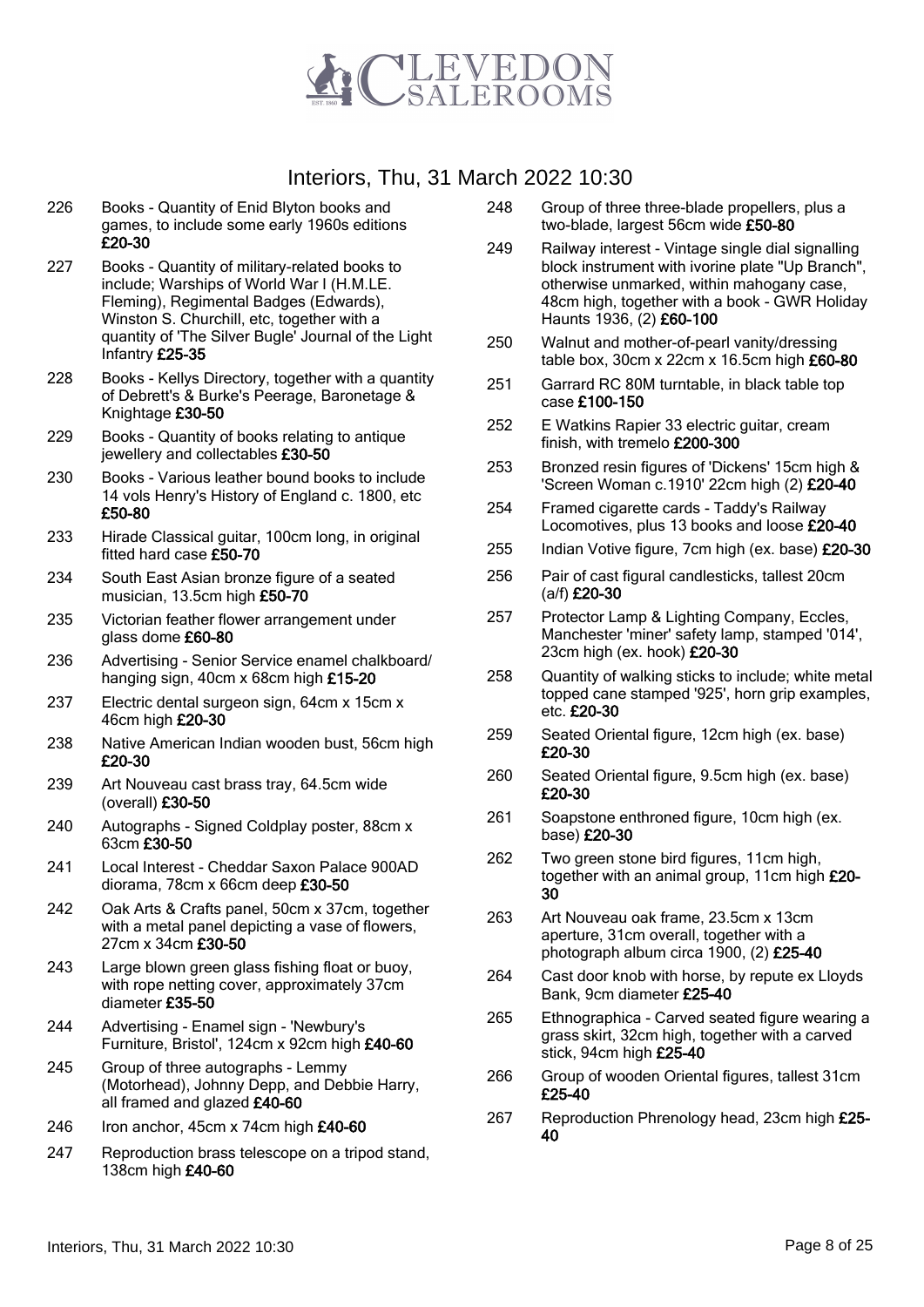

- 268 Limited edition Aquinas Locke polished pewter wine flagon commemorating the wedding pf HRH The Prince of Wales and Lady Diana Spencer, 80/700, with certificate, 30cm high £25 -40
- 269 South East Asian style Buddha, 20cm high £25-40
- 270 Antiquities 14th or 15th Century Javanese Majapahit Kingdom terracotta bird, 12.5cm high (ex. base) £30-50
- 271 Chinese lacquered photograph/postcard album containing views of Asia, Devils Peak WWI Hong Kong picture etc £30-50
- 272 Collection of vintage purses, lighters, cigarette cases, etc. £30-50
- 273 Edward VII and Alexandra commemorative silver plated tea set and assorted teaware £30-40
- 274 Group of collectables to include; Scales, pig tape measure, fruit/pen knives, silver-plated 'Sherry' & 'Brandy' labels, etc £30-50
- 275 Late Victorian/20th Century scrap book £30-50
- 276 Middle Eastern inlaid olivewood and walnut twohandled tray, with two script panels beneath, 46cm across handles, together with a mother-ofpearl dominoes set in oak box, (2) £30-50
- 277 Cased Edwardian silver-plated presentation trowel, with dedication inscription dated 1908, ivorine handle, 31cm long, in blue plush-lined fitted case £30-50
- 278 Two carved Japanese netsuke, probably hardwood, comprising a hen observing a worm, incised signature, and a figure with oversized straw hat, tablet signature, 5.5cm long and smaller, (2) £30-50
- 279 Walker & Hall three-piece tea set in the manner of Christopher Dresser £30-50
- 280 Walnut and inlaid trinket box in the form of a book, 15cm x 12cm £30-50
- 281 WMF silver plated desk stand, the central inkwell with original glass liner and downswept sides cast with Celtic knot decoration, stamped marks, 32.5cm wide £30-50
- 282 Early 20th Century Japanese bronze vase with Koi Carp and foliage decoration, 23cm high £40- 60
- 283 Four African cast figures, 20cm and smaller £40-60
- 284 Gallia Cristofle silver-plated centre dish, 34cm wide £40-60
- 285 George II vellum document £40-60
- 286 Group of Oriental items to include; table-top box  $(34cm$  wide), pottery cat  $(25cm)$  long), etc.  $£40-$ 60
- 287 Painted wooden model stage coach, made by Harold Lee, Weston super Mare, thence by descent within the family, 36cm long x 25.5cm high, sold with photocopy of newspaper article relating to Mr. Lee and his model coachbuilding £40-60
- 288 Oriental circular necklace box (18cm diameter), together with a reproduction 'Zushi' shrine (24cm high) £40-60
- 289 Pair of miniatures in oval frames, cased, together with a black framed miniature £40-60
- 290 Transport Interest Quantity of Transport miscellanea to include; Esso mug and plate marked 'Duraline', two cased Esso Parker pens, Cleveland Discol enamel badge by 'Roden London', Cleveland Discol glass dish, etc. £40- 60
- 291 Two boxes of vintage Mazda Mickey Mouse Christmas Lights, 'The British Thomson-Houston Coy., Ltd.' (Sold as seen, not tested, or checked for completeness) £40-60
- 292 Two modern painted papier-mache models of Indian elephants, each with mahout, caparison and howdah, 25.5cm high, plus a similiar carved wooden group, (3) £40-60
- 293 Two silver conductors batons, one having a presentation plaque engraved 'Abercragan Drum & Fife Bands Cymmer, Eisteddfod, Oct 1910', both 51cm long £40-60
- 294 Royal Interest Four early 20th Century silk portraits to include; Her Royal Highness The Princess Alice & Edward VII & Alexandra 1902, largest 37cm x 19cm, all framed and glazed £50 -80
- 295 Chinese decanter of dimple form with pierced silver plated decoration of dragons, 25.5cm high £60-90
- 296 Late 19th Century French cast metal box in the form of Medieval reliquary casket, decorated in relief with figures in trefoil lancet arches, 15cm x 8cm x 8cm high £60-90
- 297 Pair of Dutch-style gilt figures on marble bases, 19cm high £60-90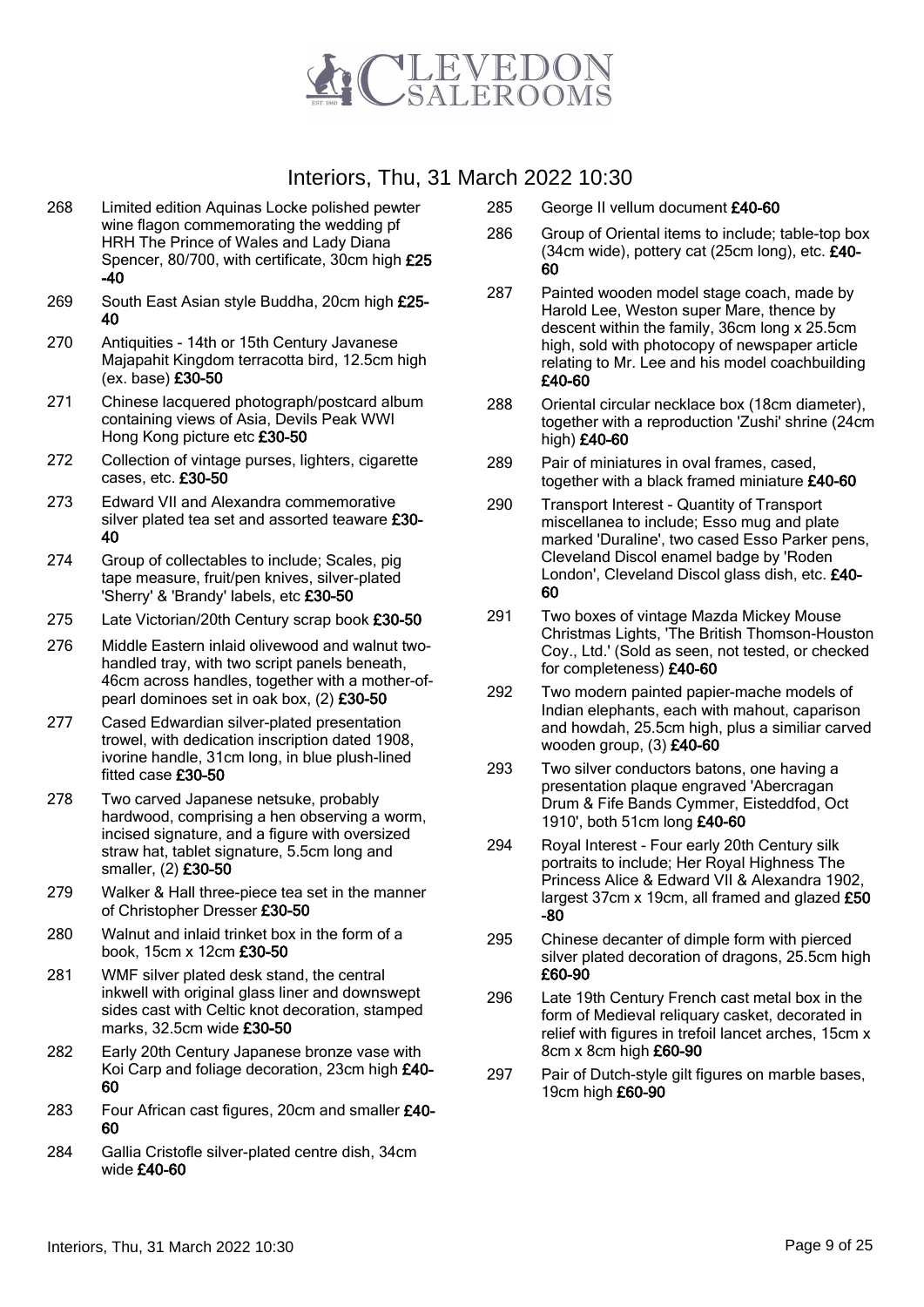

- 298 Football Memorabilia A.C. Milan signed shirt, Serie A 2017 - 2018 season, officially licensed Adidas product, new with tags, and with fifteen signatures to reverse, size UK Large (22.5" pit to pit), and in 'Casa Milan' gift bag (by repute from a former member of the Carabao business group) £100-150
- 299 Football Memorabilia A. S. Roma signed shirt, by Nike, with numbered tag, Serie A season 2016 - 2017 Francesco Totti's final season), verso 'Totti 10' and inscribed in ink, reputedly by Francesco Totti (and matching his signature), size Large (22.5" pit to pit), no tags (used), reputedly from a former member of Carabao business group £100-150
- 300 Football Memorabilia Brazil shirt 2008, Nike official product, new with tags, signed three times to front, blank verso, size S (21" put to pit), by repute from a former member of Carabao business group £100-150
- 301 Elvis Presley Signed photograph, 25cm x 19cm, unframed £100-150
- 302 Pentax LX 35mm SLR camera body, together with a number of accessories to include; SMC Pentax-M 1:14 50mm lens, Chinon 500mm F:8 Mirror Lens, Chinon Zoom MC 1:3.9 f=75- 150mm lens, case, flight case, etc £100-150
- 303 Quantity of vinyl singles, etc by Bryan Adams, Bon Jovi, Kaiser Chiefs to include limited edition, imports etc, together with a framed Oasis 'Standing on the Shoulders of Giants' LP with five signatures £100-150
- 304 Chinese carved wooden group, The Eight Horses of Hongmu, 7cm high and smaller, (8)
- 305 Sundry spoons to include; 'Rolex', Souvenir spoons, etc. £20-30
- 306 1955 military pocket knife, stamped "J. H. Thompson (Cutlery) Ltd Sheffield C. C. 1287", with Ordnance broad arrow and date, 9.5cm (closed), together with a Carl Schlieper Remschied Solingen twin-blade folding pocket knife, 7.7cm (closed), (2) £30-50
- 307 19th Century Corsican Vendetta knife, remnants of inscription to blade, 14.5cm long (open) £50- 80
- 308 Pair of 'The International Opera Glasses' and a base metal vesta case in the form of a book £30 -50
- 309 Assorted collectables, comprising: early 20th Century hardwood truncheon with turned grip and leather strap, 39.5cm long; J. Hudson & Co Barr St. Birmingham, Police whistle, 'The Metropolitan' Patent, 'Imperial Smelting' advertising ashtray, Blackwood & Co. (London) paperweight advertising 'Coraline Inks', and a meerschaum-type pipe, (5) £40-60
- 310 Collection of late 20th Century compacts to include examples by Regent, Stratton, Helena Robinstein, etc £50-70
- 311 Two Meerschaum pipes, one carved as a 'Turks' head, the other bowl in a claw, a smaller pipe with a tigers eye bowl held in a claw, each with a fitted case together with a silver-mounted pipe, 14cm long £50-80
- 312 Collection of silver-gilt and silver Masonic brooches and medals comprising; Founders jewel for 'The Cornish Masters Lodge', Jubilee jewel, 14th July 1897, Cornwall collar jewel, and two charity jewels (5) £80-120
- 315 First World War medals comprising; Victory Medal awarded to Bombardier C.R. Smith, Royal Auxiliary (681165 BMBR C.R. Smith. R.A), Victory Medal awarded to Worker A.W. Sugden, Queen Mary's Army Auxiliary Corps (37508 WKR. A.W. Sugden. QMAAC), and War Medal awarded to Private H.W. Shepherd, Labour Corps. (146580 Pte. H.W. Shepherd. Labour Corps.), together with some cap badges £60-100
- 316 Medal group awarded to Private Frederick, J. Williams of the Bedfordshire and Hertfordshire Regiment comprising; First World War medal pair (205235 Pte. F.J. Williams . Bedf.R.), George V India General Service Medal with Afghanistan N.W.F. 1919 clasp (205235 Pte. F.J. Williams . Bedf.R. & Herts.R) & Second World War medal pair, together with an Elizabeth II Territorial Efficiency Medal (21005054 W.O.CL .2. F.J. Williams . R.Sigs.) £80-120
- 317 Second World War medal group comprising 1939-45 War Medal, Defence Medal, The Africa Star & The 1939-1945 Star, together with badges, Churchill Crown, etc. £25-40
- 318 First & Second World War medal group awarded to Private A.V.J. Verrinder of the 13th London Regiment (Kensington) comprising; War Medal, Victory Medal (2248 Pte. A.V.J. Verrinder 13- Lond. R.), The 1939-45 War Medal, The Defence Medal, Nursing 'Long and Efficient Service medal, miniatures, two British Red Cross Society medals, etc. £60-80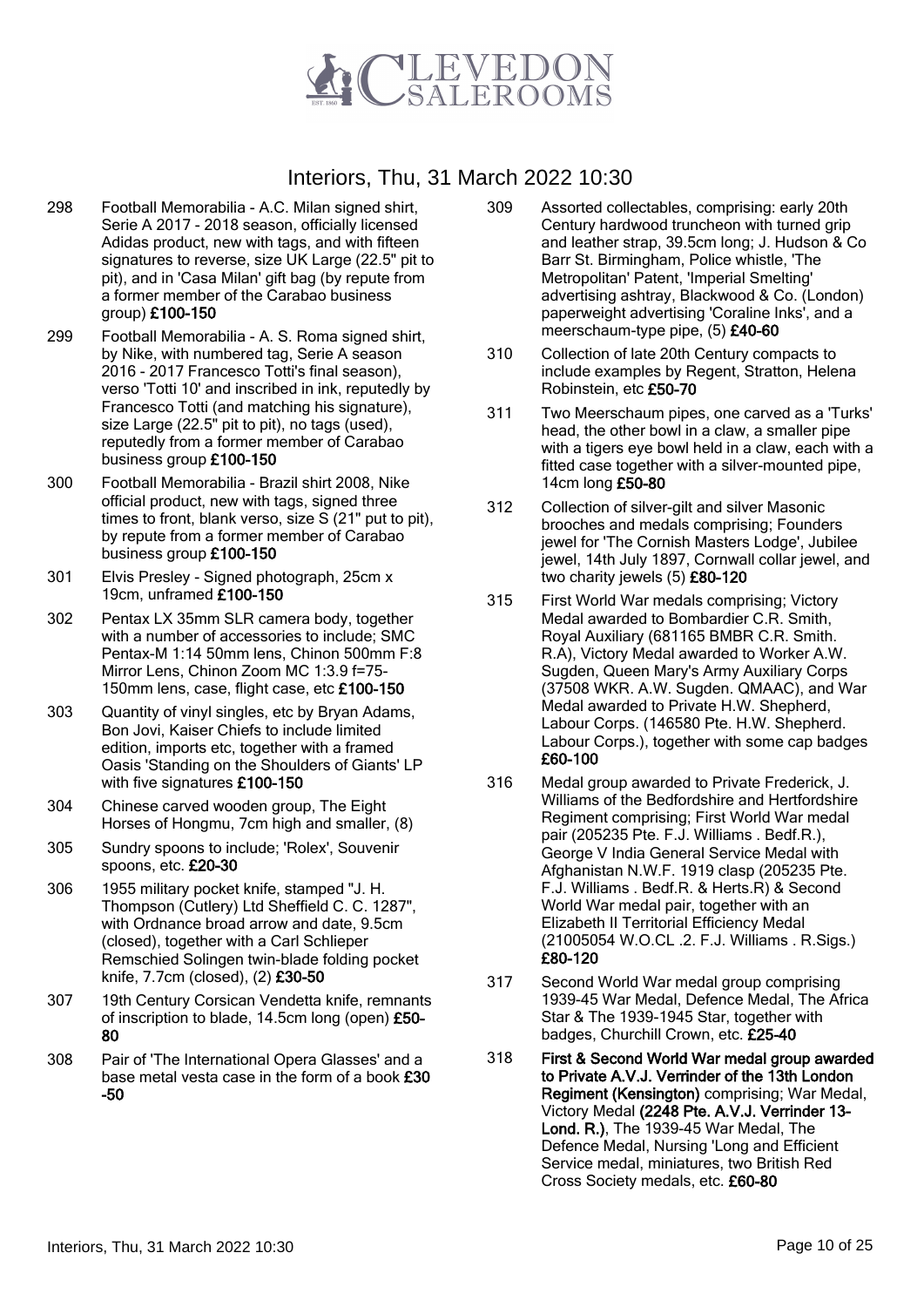

- 319 Second World War medals comprising; 1939-45 Medal, Defence Medal, The 1939-1945 Star & The Burma Star, together with a service book and Spitfire Print signed by Johnnie Johnson and Douglas Bader £30-50
- 320 RAF Benevolent Fund bell with raised portraits of Winston Churchill, President Roosevelt and Josef Stalin, made of metal from a German aircraft shot down over Britain 1939-1945, 15cm high £25-40
- 321 Fragment of British shell recovered from Somme Battlefield, 8cm high £10-20
- 322 First World War medal pair awarded to Private F. Ashley of the Dorset Regiment (3-7174 Pte. F. Ashley. Dorset.R.), together with cap badge, patches, etc £25-35
- 323 First World War '1907' rifle bayonet, blade 42.5cm long (55cm overall) £30-50
- 324 Gurka kukri, together with two Indian sidelock pistols, 44cm long £30-50
- 325 Leather artillery case having the Royal Coat of Arms of the United Kingdom to front, 50cm high £30-50
- 326 Royal Army Medical Corps (RAMC) uniform with cap, together with a quantity of uniform buttons, etc £30-50
- 329 Star Wars Palitoy X-Wing Fighter card back figure, Cat. No. 31318, sealed as issued £250- 350
- 330 Large model yacht with dark blue hull, on base, 115cm long x 126cm high £30-50
- 331 Quantity of Charbens and other toy solders, figures, etc £25-40
- 332 Quantity of Leonardo and other bisque headed modern dolls and stands £20-30
- 333 Quantity of soft toys to include teddy bears, dolls, etc £20-30
- 334 Airfix MR125 slot car set with boxed track £25- 35
- 335 CS Bodd Mills 1.3cc model aircraft engine, boxed £30-50
- 336 Model Aircraft Engines OS Engines FS-26 & FS-40 boxed engines, not tested, sold as seen £30-50
- 337 Quantity of bisque head dolls, etc £30-50
- 338 Quantity of model aircraft engines to include; Retro Redfin 099, Cox Engine, OS Max 842, etc. £30-50
- 339 Quantity of model aircraft spare parts, etc. to include; 2 Channel Micro Helicopters, Ignition Parts, Cox spare parts, battery, various cables, books, etc. £30-50
- 340 Quantity of teddy bears to include Merryweather etc £30-50
- 341 Two boxed Frog model aircrafts comprising; Single-Seat Fighter (Mark V) & 'Buccaneer' ready to fly model, both boxed, (Sold as seen, contents unchecked) £30-50
- 342 Two 'Naomi Laight' collectors' teddy bears, 38cm high and smaller £30-40
- 343 Two Steiff bears £30-50
- 344 AM 1.5cc high performance diesel motor, together with a Modela Junior 2 engine, and another (3) £40-60
- 345 ED Diesel Model Aircraft engines, both 2.46cc (Sold as seen, contents unchecked and untested) £40-60
- 346 Edwardian painted rocking horse, 115cm long (overall), a/f £40-60
- 347 Hornby Flying Scotsman Electric Train Set, R.823, boxed £40-60
- 348 Large quantity of dolls house/ shop furniture and accessories to include; shop cabinets, cooking equipment, four-poster beds, gateleg table, fireplace, etc. £40-60
- 349 Quantity of model aircraft engines to include; Cox Tee Dee 0.49, Allbon Javelin 1.49cc, AM, Frog 500, Dyno Mod I 0.6cc, India, etc. (Sold as seen, contents unchecked and untested) £40-60
- 350 Quantity of model aircraft engines to include; ED .46, Baby Spitfire, Frog 500, Frog 250, Quickstart Wasp, DC Merlin, Allbon Dart, Frog 160, Dremo, etc. £40-60
- 351 Taifun Hurrikan 1,48ccm / 1.5cc diesel model aircraft engine, boxed £40-60
- 352 Two Frog '100' model aircraft diesel engines, plus another unmarked, in a reproduction box, (Sold as seen, contents unchecked and untested) £40-60
- 353 A Progress Aero Works P.A.W (Macclesfield) Six boxed model aircraft engines to include; 15 MKL Diesel, 149 Glow, 09 MK1 Diesel, etc. (Sold as seen, contents unchecked and untested) £50-80
- 354 Four Frog model aircraft diesel engines comprising; 149 'Red Glow', within the original box, together with 150 mkIII, 150 & 149 'Red Glow' £50-80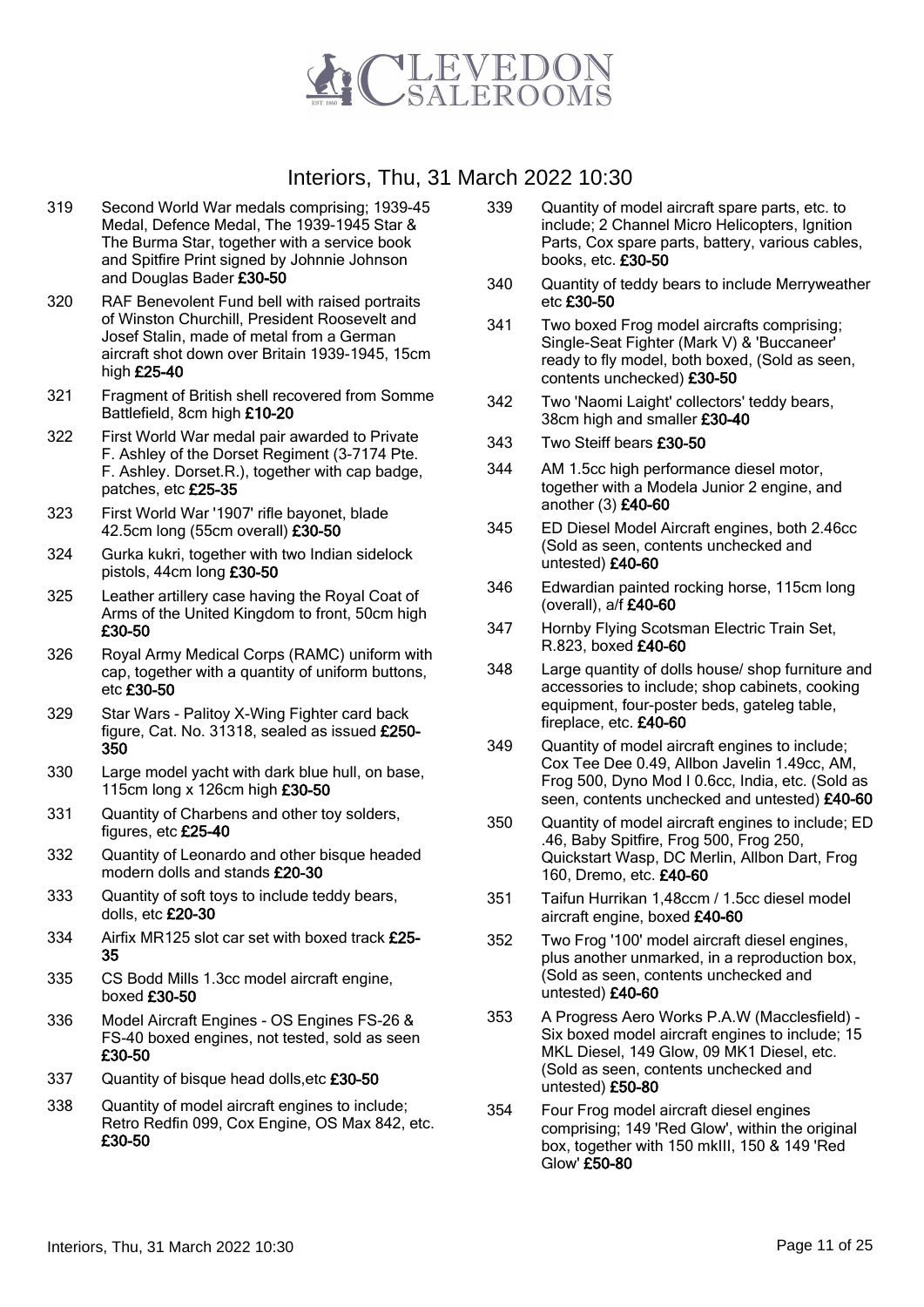

- 355 Four model aircraft diesel engines comprising; Allen Mercury 10, reproduction The mini ETA 0.35cc & The Tiny Tiger 0.25cc & Quickstart 1.49 Sabre (4) £50-80
- 356 Hornby Intercity 125 Electric Train Set plus other boxed Hornby trackside accessories, & R.751 British Rail Diesel locomotive £50-80
- 357 Vintage Frog 50 model aircraft diesel 'Super Engine', with original box £50-80
- 358 Group of five model aircraft diesel engines comprising; Frog '180', Frog '80 MkIII', Elfin 2.49cc, O.S. Engine 15LA & Ed Bee MkI (5) £60 -80
- 359 Six model aircraft diesel engines comprising; P.A.W. 55 BR, AE, The Elfin 25cc & 1.8cc and Frog 150 MkIII (6) £60-80
- 360 Three model aircraft engines comprising; AE 1cc, Mini-Tiger (replica of the Oliver Tiger III) 5.cc & Frog 175 petrol engine (in reproduction box), (Sold as seen, contents unchecked and untested) £60-100
- 361 AH 2cc model aircraft diesel engine, boxed, (Sold as seen, contents unchecked and untested) £70-80
- 362 Quantity of model aircraft engines to include; CS Engines Mk2, replica Mills Diesel .75, MP Jet standard series, SLH 15-A, Allbon Dart Mk, II (in reproduction box), Frog 500, Pfeffer 0.6 RC £70- 100
- 363 Six Steiff bears to include; limited edition 'Teddy Rose', 'Classic Bears', miniature bear, 'Petsy', etc. with boxes £70-90
- 364 ETA 5cc model aircraft Miniature Compression Ignition Engine, no.34724, with reproduction box £80-120
- 365 Rare late 19th or early 20th Century articulated wooden lion puppet, probably French, with moving lower jaw, two joints to forelegs and three to rear leg (one missing), two-part body and a sprung cloth-covered tail, retaining some original mane but otherwise for restoration, approximately 62cm nose-to-tail, (a/f), strung from original two-bar cross £80-120
- 366 Quantity of model aircraft engines to include; PAW 55 BR, Frog 180, McCoy 0.49 Diesel, Frog 100 (made from selected parts and spares), etc. £80-120
- 367 Schlosser .25cc diesel engine, (Sold as seen, contents unchecked and untested) £80-120
- 368 Three model aircraft engines comprising; Frog 049 (boxed), Frog 249 BB & Herkimer OK Cub 0.49cc, (Sold as seen, contents unchecked and untested) £80-100
- 369 Three Oliver Tiger (Replica by CS Engine) model aircraft engines comprising; 0.75cc, MkII & III 2.5, boxed £80-120
- 370 John Oliver Engineering (Dorset), Tiger Power Two boxed diesel model aircraft engines comprising; MK4 2.5cc & Major 3.5cc, (Sold as seen, contents unchecked and untested) £120- 180
- 371 Quantity of approximately 50+ boxed Schabak model airplanes, to include; ANA, Condor, United, TWA, Gulf Air, Russian Airlines, LTU, Lufthansa, Hapag-Lloyd, etc, some sealed £120 -180
- 374 Moorcroft Hibiscus pattern bulbous vase, marks to base, 21cm high £40-60
- 375 Moorcroft 'Mushrooms' cream blue ground vase, 18cm high £50-70
- 376 Moorcroft Tulip pattern vase of waisted form, diamond date code for 1993, 12.8cm high £30- 50
- 377 Moorcroft Leicester pattern vase, of squat bulbous form, circa 1995, printed marks, 8cm high £30-50
- 378 A Moorcroft 'Serviceberry' pattern vase, the tube-lined ovoid body with impressed marks, dated 99 and signed in gilt by Rachel Bishop, initialled 'WM',13cm high £40-60
- 379 Moorcroft Clematis pattern squat vase, 11cm high £30-50
- 380 Moorcroft Spike pattern baluster vase, inscribed 'Beverley Wilkes for Moorcroft 7/4/98', 15.5cm high £50-70
- 381 William Moorcroft Pomegranate and Berry pattern vase, circa 1925, of baluster form with tube-lined decoration on a dark blue ground, painted initials, 13cm high £80-120
- 382 Moorcroft Pair of Hibiscus pattern green ground ovoid vases, 14cm high £40-60
- 383 Moorcroft Two pink floral cream ground vases, 20cm & 16cm high £40-60
- 384 Moorcroft Pair of Hibiscus pattern candlesticks (10cm high), together with a small vase and lidded pot (4) £60-90
- 385 Five Royal Worcester candle snuffers comprising; Budge, Feathered Hat, French Cook, Hush & Toddie £50-70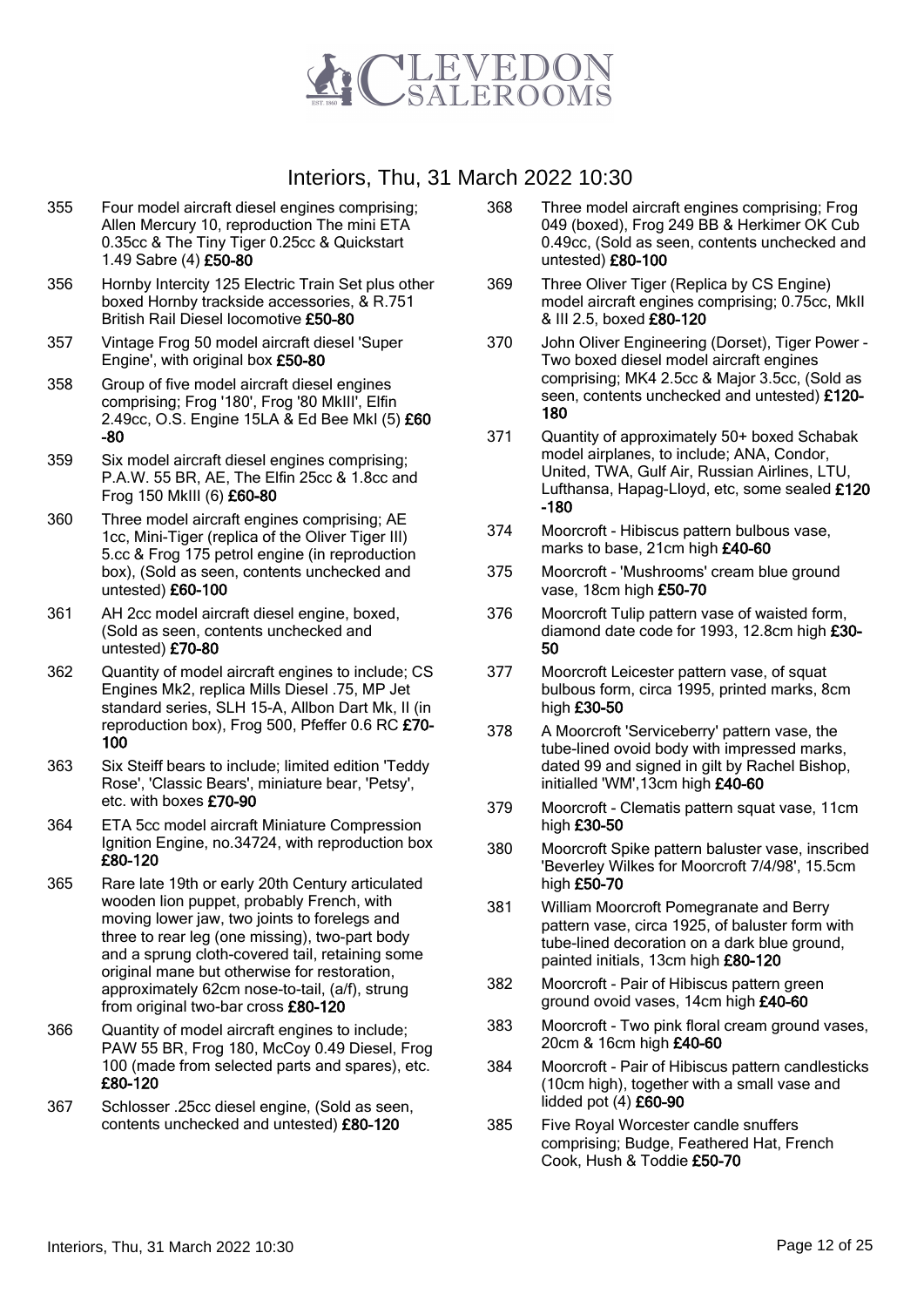

- 386 Five Royal Worcester candle snuffers comprising; Mr Caudle, Mrs Caudle, Punch, Owl & Young Girl £50-70
- 387 Four Royal Worcester candle snuffers to include; Japanese Girl, Monk, Mandarin & Nun £40-60
- 388 Collection of crested ware relating to Burnhamon-Sea, to include bathing hut, Humpty Dumpty miniature teapot, cats, dogs, etc (approx. 30) £30-50
- 389 Group of assorted ceramic figures, to include children dressed as 'Grandma' and 'Grandpa', 16cm high and smaller £25-35
- 390 Burleigh Ware Edward VIII coronation mug designed by Dame Laura Knight, 8cm high £20- 30
- 391 Chinese porcelain ginger jar, with dragon and cloud decoration on turquoise ground, 12cm high £20-30
- 392 Large Japanese Satsuma pottery vase, second quarter 20th Century, with relief decoration, on integral five-legged stand, 43cm high overall £20 -30
- 393 Noritake dressing table set, and a group of fanshaped serving dishes £20-30
- 394 Quantity of Royal Worcester plates, to include cabinet plate painted puce en camaïeu with a landscape, together with comports, soup bowls, etc. £20-30
- 395 Early 19th Century Staffordshire pottery Bacchus jug, milk glass vase, porcelain drummer boy with pseudo gold anchor mark, and Arzberg jug, (4) £20-30
- 396 Torquay ware pottery parrot vase, the bird modelled in relief below three handles, 24.5cm high £20-30
- 397 Two Beswick figures of Panda cubs, both No.1815, 5.5cm high, (2) £20-40
- 398 Two pieces of Bristol Blue glass, comprising a limited edition pedestal bowl, inscribed 'Bristol 183/200' with dedication inscription dated 2005 to foot, 24cm diameter x 14cm high, and a jug, (2) £20-30
- 399 George V Royal Crown Derby 2451 Imari pattern cup and saucer, date code for 1926 £25-40
- 400 20th Century German Dresden porcelain figure group, modelled as the Young Bacchus with attendants, 20.5cm high £25-35
- 401 Mixed quantity of porcelain figures to include; Beswick Pig, Royal Doulton HN 2873 'Bride', Coalport 'The Ascot Lady', USSR dog, etc £25-40
- 402 Pair of 'Holmegaard' glass decanters, 26cm high £25-40
- 403 Quantity of crested ware china to include Portishead, Weston-super-Mare, UK seaside resorts etc, (22) £25-35
- 404 Royal Doulton Sir Winston Churchill, HN 3057, 27cm high £25-40
- 405 Royal Doulton figure, 'Margery' HN1413, 27cm high £25-35
- 406 Three small Poole Pottery heptagonal plates, together with three circular examples (6) £25-40
- 407 Six small stoneware items, comprising five Doulton Lambeth and one unmarked, including a small jug impressed 'J. J. & A. V. Follett 1893', the group 13cm high and smaller, (6) £25-40
- 408 Three Victorian stoneware jugs, two of these relief-moulded with hunting scenes, the third with metal cover, 18cm high and smaller, (3) £25 -40
- 409 Collection of 19th and early 20th Century Mocha ware pottery, comprising five mugs and jug, all 12.5cm to 13cm high, (a/f), (6) £30-50
- 410 Collection of crested ware relating to Somerset, to include Glastonbury, Weston-super-Mare, Porlock, Taunton, etc., 19cm high and smaller, (approx. 35) £30-50
- 411 Copeland late Spode sauce tureen, ladle, stand, and 37cm platter plus Masons ironstone tureen, ladle and stand, 34cm across handles £30-50
- 412 Royal Doulton reproduction 'Suffragette' cruet set, 1996, 'Votes for Women' and 'Toil for Men'. D7066 and D7067, together with a Doulton Lambeth pot, (3) £30-50
- 413 Collection of Edward VII and Alexandra coronation commemorative plates, mugs etc. £30-40
- 414 Green soda glass seven piece lemonade set, jug 25.5cm high, glasses 13.5cm high, (7) £30- 50
- 415 Group of bisque figures, including 'Grandma' and 'Grandpa', 26cm high and smaller, (9) £30- 50
- 416 Quantity of Carlton ware leaf pattern table wares, Australian design and others, to include a cheese or butter dish, bowls etc, (7) £30-50
- 417 Group of six Nao ballerinas, tallest 29cm high, with three boxes £30-50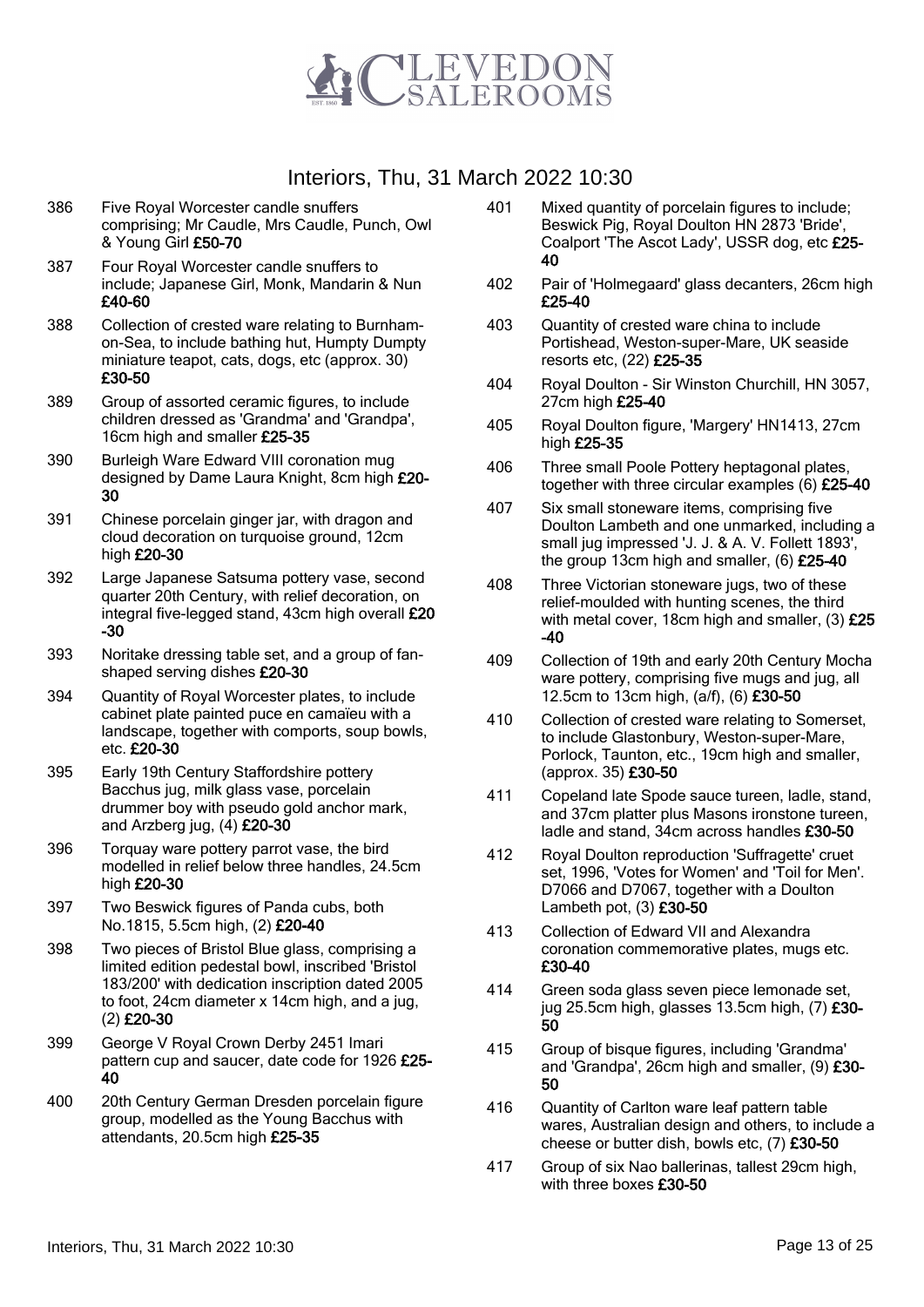

- 418 Late 19th Century Italian maiolica shallow dish, possibly Castelli, decorated with a family of three figures outside a cottage, with saddled donkey, unmarked, 34cm diameter £30-50
- 419 John Hughes Limited edition 'Grogg Shop' Luciano Pavarotti figure 8/100, 33.5cm high £30 -50
- 420 Lladro figure of a lady holding the hem of her dress, 30cm high, a Worcester figure 'Evening' by Devereux, and a Capodimonte figure, (3) £30 -50
- 421 Lladro porcelain figure 'Fairy Godmother', stamped 5791 to base, 29cm high £30-50
- 422 Lladro porcelain figure group Ballerina with swan, 6205 stamped to base, 20cm high £30-50
- 423 Majolica jug modelled as a balding gentleman, 28cm high £30-50
- 424 Late Victorian Minton Aesthetic-style vase, of ovoid form with gilt-enriched floral decoration on a mazarin blue ground with integral three-legged stand, printed mark, 18.5cm high £30-50
- 425 Lladro porcelain figures Three figures including 'Don Quixote', tallest 26cm £30-50
- 426 Pair of Continental pottery bookends, each modelled as a seated female flanked by urns, orange and blue drip glazes, 16.5cm high £30- 50
- 427 Quantity of Carlton ware leaf pattern tablewares £30-50
- 428 Quantity of crested china to include Liverpool Lighthouse, Goss bust, etc £30-50
- 429 Royal Crown Derby 1128 Imari pattern flared vase, with beaded rim and foot, date code XLI for 1978, 14cm diameter x 12cm high £30-50
- 430 Three Lladro porcelain figures comprising; Miss Valencia (1422), Making Paella & Spring Token (5604), tallest 23cm £30-50
- 431 Three Lladro porcelain figures comprising; 5788, 1431 & chef with pig, tallest 36cm high £30-50
- 432 Three pieces of Gouda art pottery, the largest (a/f) 20cm high, and one other Art Nouveau vase, (4). £30-40
- 433 Collection of crested ware relating to Cheddar, including 'Prime Cheddar Cheese', bathing hut, lucky black cat, sedan chair, etc (approx. 35) £30-50
- 434 Quantity of crested ware relating to Westonsuper-Mare, to include Noah's Ark, lighthouse, animals, tyg, etc (approx. 30) £30-50
- 435 Twelve Royal Albert month plates, 16cm diameter £30-50
- 436 20th Century Wedgwood caneware cup, saucer and wavy-sided plate, with relief-moulded decoration of Pan and Bacchus, plate 21.5cm wide, (3) £40-60
- 437 Collection of twelve bird figures to include Beswick Blue Jay (2188), Crown Staffordshire Pied Wagtail (274), Royal Doulton, etc £40-60
- 438 Five Lladro porcelain 'Geese' figure groups, tallest 22cm £40-60
- 439 Five Lladro porcelain 'Kitten' figure/ figure groups, tallest 13cm high £40-60
- 440 Five Royal Doulton figures to include; 'Autumn Breezes' HN1934, 'Bonnie Lassie' HN1626, 'Marie' HN1370, etc , £40-60
- 441 Four Lladro porcelain figures to include; Spanish Dancer (5390), Flora Maria (5490), etc, tallest 26cm £40-60
- 442 George V Royal Crown Derby Imari pattern octagonal bowl, painted marks 1746 6299, red printed marks with date code for 1928, 16.5cm diameter x 6.5cm high £40-60
- 443 Group of five Lladro porcelain figures, tallest 27cm £40-60
- 444 Lladro lady figure, group of three geese, and single, largest 23cm x 15cm high £40-60
- 445 Pair 19th Century demi-lune bough pots, with floral decoration (a/f), 17.5cm x 12cm high £40- 60
- 446 Quantity of Lladro, Nao, Rex and other figures, to include 'First Sampler' 5767, 30cm high and smaller, (7) £40-60
- 447 Royal Albert 'Lavender Rose' tea and coffee service £40-60
- 448 Ten Coalport cottages, tallest 14cm £40-60
- 449 Thirteen Royal Doulton figures to include; Pope John Paul II HN2888, Carolyn HN2974, Buttercup HN2309, Grace HN2318, Soiree HN2312, etc £40-60
- 450 Three pieces of Art Nouveau-style glass, 17.5cm high and smaller,  $(3)$  £40-60
- 451 Two blanc de chine temple lions on wooden stands, 16cm high £40-60
- 452 Two pairs of Doulton Lambeth stoneware vases, the first of sleeve form with foliate collar and blue glaze, impressed 8137, 25.5cm high, the second with autumn leaf decoration, 8531, 23.5cm high, (4) £40-60
- 453 Two pieces of majolica comprising a pineapple jug (21cm high) and floral decorated basket (30cm long) £40-60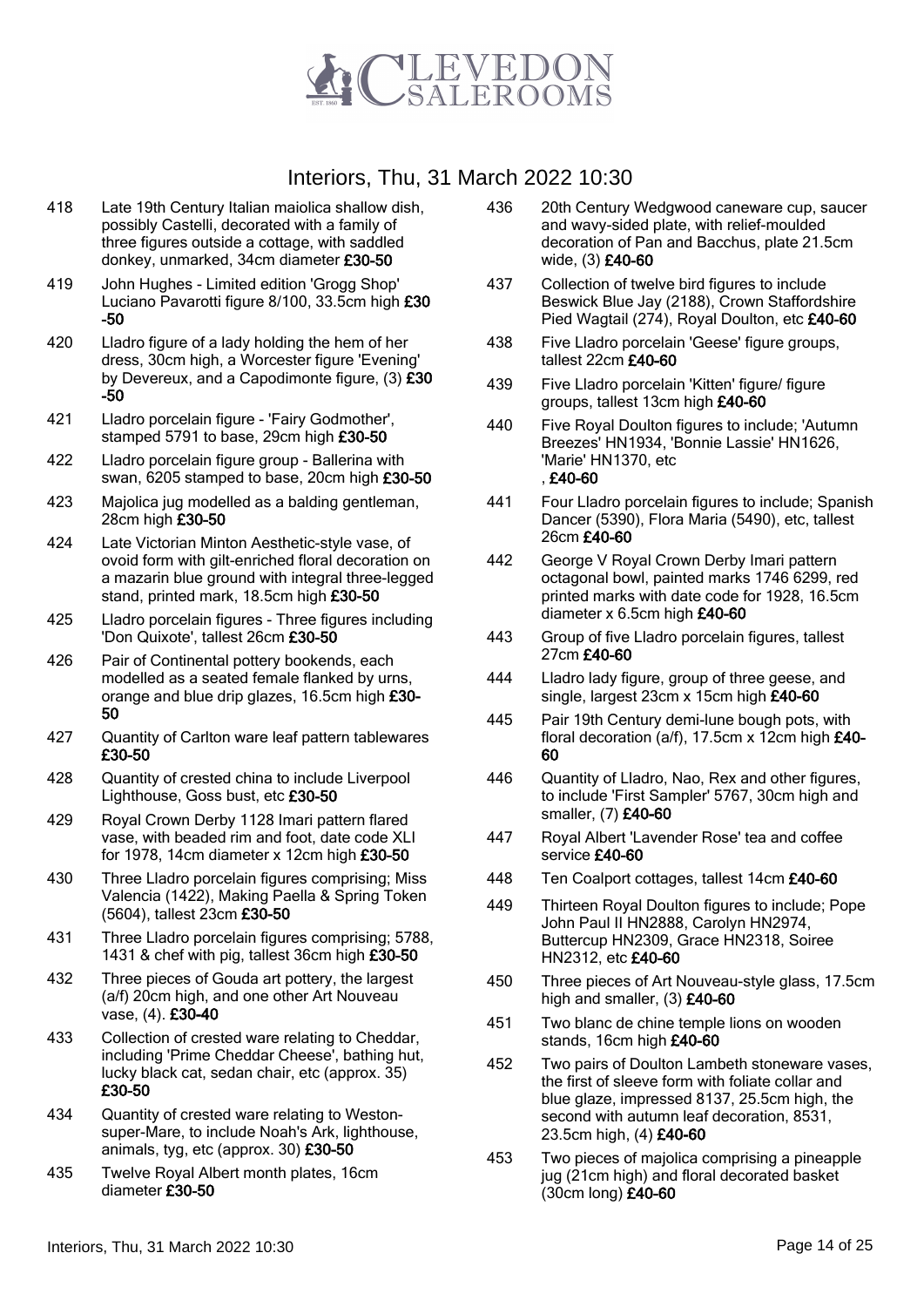

- 454 Two Royal Crown Derby paperweights 'Waxwing' and 'Pheasant', 8cm high and smaller £40-60
- 455 Waterford 333 pattern cut glass vase, 24cm high, together with a small quantity of cut glass to include Gleneagles, Toronto, etc £40-60
- 456 20th Century Italian maiolica charger, decorated with four figures, two with wings, one holding a pitchfork, another seated playing a lyre and holding a smouldering torch, within blue-ground border of masks and foliate scroll terms, unmarked, 45.5cm diameter £50-80
- 457 Boxed Okra glass 'Nebula' vase of waisted form, with label, 18.5cm high, another Okra vase of ovoid form with lustre festoon decoration, incised 'Okra 1992', 15.5cm, and a boxed Caithness 'Miniature Candle' paperweight, (3) £50-70
- 458 Cranberry glass liqueur set, comprising bottle in gilt wirework sleeve, 22.5cm high, with six cups, on ebonised stand beneath glass dome, 32cm high overall, plus a cranberry glass lamp with duplex burner and clear chimney, (2) £50-80
- 459 Gilt cranberry glass table lustres with clear drops, 32.5cm high £50-80
- 460 Lladro porcelain figure 'Grand Dame', 1568 stamped to base, 35cm high £50-80
- 461 20th Century Italian maiolica dish, decorated with a female sculptor watched by a putto, within mask and foliate scroll border, 31cm diameter £50-80
- 462 Lladro porcelain figure 'The Holy Teacher', 5934 stamped to base, 36cm high £50-80
- 463 Modern Chinese Canton Famille Rose baluster jar and cover, decorated with the Eight Immortals, unmarked, 43.5cm high £50-80
- 464 Lladro porcelain figure 'Moses and the Ten Commandments', 5170 stamped to base, 42cm high £50-80
- 465 Ruskin pottery orange and lilac lustre glaze vase, of bulbous form, impressed marks including date 1925, 17.5cm high £50-80
- 466 Ruskin pottery lilac lustre glaze footed vase, of inverted campana form, impressed marks including date 1927, 17.5cm high £50-80
- 467 Three Lladro figures comprising: Scarecrow and the Lady 5385, girl with goat and girl with goose, 24.5cm high and smaller, (3) £50-80
- 468 Three Lladro porcelain figures comprising; 'Flamenco Dancers', 'Dress Rehearsal; & 'Sophisticated', tallest 29cm £50-80
- 469 Three pieces Doulton Lambeth Art Nouveau, tallest piece 21cm £50-70
- 470 Two antique Chinese provincial bowls with blue painted decoration, possibly Swatow,15cm diameter and smaller, and a box five Qin Dynasty-style terracotta Emperor Shi model tomb figures, comprising four warriors and horse, 12cm and smaller, in original box with printed details, (3) £50-70
- 471 Collection of Beswick Beatrix Potter storybook figures comprising: Duchess (holding pie) BP3b 1979; Timmy Willie gold circular BP1; Miss Moppet gold oval BP2; and four brown backstamp figures, Mr Jeremy Fisher, Simpkin, Pigling Bland and 'Mr Benjamin Bunny & Peter Rabbit' group, plus three Royal Albert figures, (10) £60-90
- 472 Three Doulton flambe animals, comprising elephant, duck and fox, 14.5cm high and smaller, (3) £60-80
- 473 Pair of Iittala 'Festivo' candlesticks designed by Timo Sarpaneva, 18.5cm high, and four Ultima Thule tumblers designed by Tapio Wirkkala. 8.5cm high, (6) £60-80
- 474 Rare Doulton Lambeth stoneware Queen Victoria Royal commemorative jug, 'Victorian Queen and Empress, Born 1819, Ascended the Throne 1837, Died 1901' with veiled profile portrait and Glasgow-style Art Nouveau rose decoration, numbered 4860, 19.5cm high, and a small Diamond Jubilee jug with two portraits, 1837-1897, 10cm high, (2) £60-90
- 475 Early 19th Century Spode tea service £70-90
- 476 Two Nigerian pottery mugs, each of broadening cylindrical form with lustre glaze, acquired in the 1960s by the current owner, 13.5cm high,plus a pottery jug, (3) £70-90
- 477 Alvar Aalto for Iittala Boxed pair of 'Malia' dishes, one blue, one white, 19.5cm wide x 4.5cm high, in single box of issue £80-120
- 478 Early 20th Century Italian maiolica charger, in the Urbino tradition and decorated with classical style figures and a putto, unmarked, 52cm diameter £80-120
- 479 Pair of small Lalique frosted glass vases decorated with a variant on the Acacia pattern, etched mark, 6.5cm high £80-120
- 480 Royal Dux sedan chair figure group 39cm high, with triangular display plaque, (2) £80-120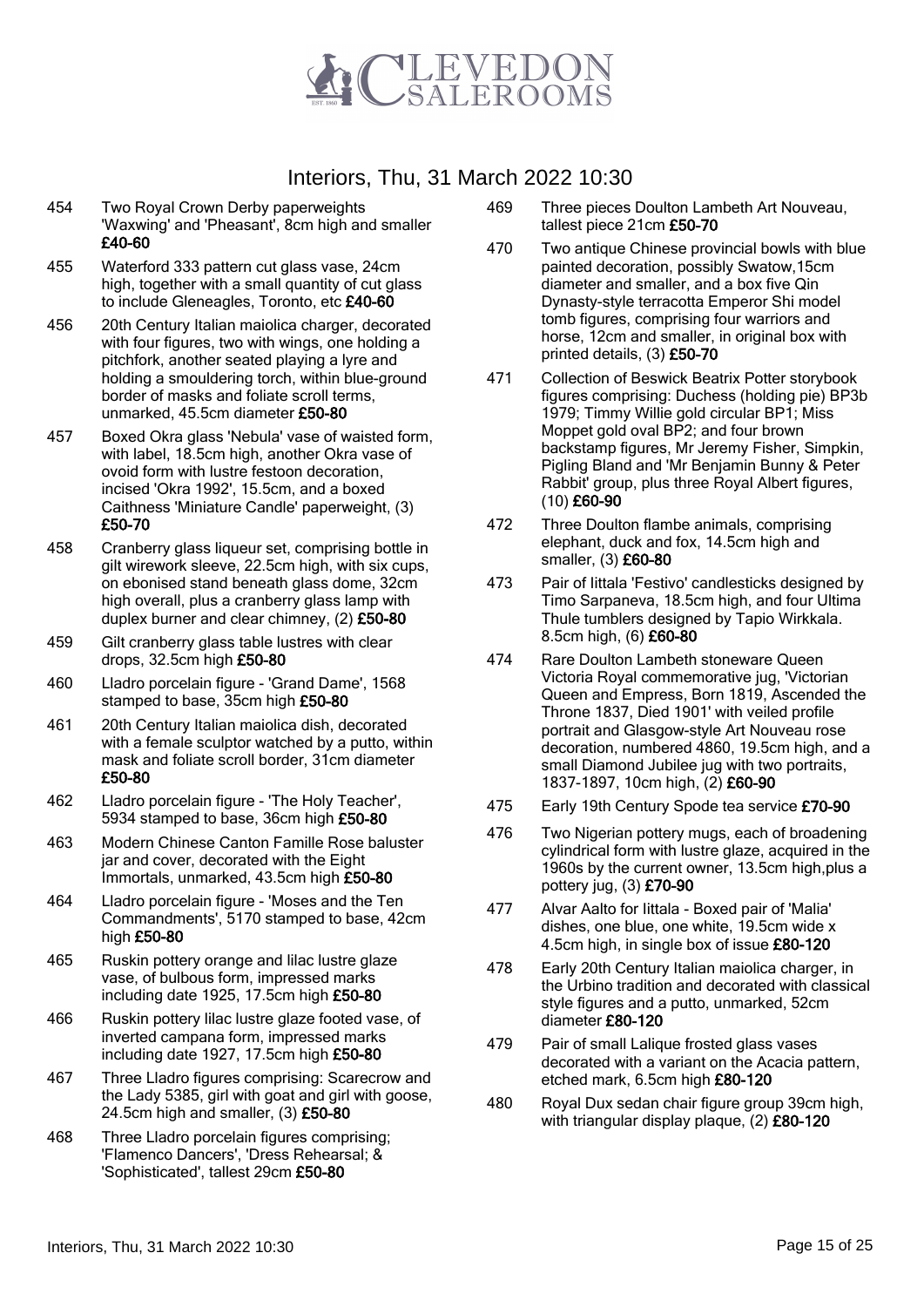

- 481 Three 19th Century Bristol blue glass decanter bottles, with oval gilt-edged labels on 'chains' for Brandy, Rum and Hollands, with initialled stoppers, 23cm high, (3) £80-120
- 482 Three Doulton Lambeth stoneware Royal commemorative items, comprising Edward VII and Queen Alexandra 1902 Coronation jug with four portrait medallions, rose, thistle and shamrock decoration, numbered 1331, 18cm high, a similar tobacco jar with two portraits and Art Nouveau floral panels, 16cm high, and a George V jug, two portraits and legend, 16cm high, (3) £80-120
- 483 Three Wye Pottery (Clyro, Wales) tile plaques, probably by Adam Dworski, comprising a Madonna and Child, (s/d), floral plaque and bird plaque, 26.5cm high and smaller, and a Wilfred Gibson tile, (4) £80-120
- 484 Doulton Bunnykins 22 assorted figures, and a small selection of teawares £100-150
- 485 Two Meissen figures, the first early 20th Century, a gentleman in tricorn hat holding rope and resting one arm upon a pedestal with pulley wheel below, incised 1388, impressed 107, blue crossed swords, 21.5cm high, and another similar of a classical maiden with mantle. holding flowers and standing beside floral urn, scratched through blue crossed swords, faintly impressed number, 22cm high, (s/d), and a French porcelain oval urn, (a/f), (3) £100-150
- 486 Lladro porcelain figure Woman on a swing with a dog and small doves, 1297 stamped to base, 42cm high £150-250
- 487 Vicke Lindstrand for Kosta Set of three glass graduated 'Jonah' whales, each having engraved decoration depicting Jonah seated in the belly of the whale, one marked Kosta 96880 Lindstrand, 14.25cm, 27.75cm and 32.5cm long £100-150
- 488 Large 20th Century maiolica charger, decorated in the *istoriato* tradition with a scene of female harvesters, within blue-ground border of masks and *grotteschi*, 47cm diameter £120-180
- 489 Large Italian Castelli-style maiolica charger, circa 1900, the centre painted with five cherubs or *amorini* in a coastal landscape, one blowing a horn, another holding a scroll, the border with grotteschi and mask heads, 58cm diameter £150-200
- 490 Lladro porcelain figure group 'Our Lady Caridad Del Cobre', 6268 stamped to base, 35cm high £150-250
- 493 Early to mid 18th Century oak-cased 30-hour single-hand longcase clock, 11-inch square brass dial with silvered chapter ring signed 'Rob. Browne Bottesdal' [Bottisdale, Suffolk], fl. c. 1700-1740, with inner quarter hour track and fleur de lis half hour divisions framing matted centre, the spandrels with crown and cherub supporters, posted movement countwheelstriking on a bell, case with brass reeded ball and spire finial, shaped cresting, and long trunk door, 222cm high £100-150
- 494 George III oak-cased 8-day painted dial longcase clock with remnants of automaton, 'Rich'd Alexander, Nurstead' [Norsteed, near Chippenham, Wiltshire], 12-inch break arched dial with Roman hours and Arabic minutes, calendar crescent and subsidiary seconds dial, windmill automaton (missing sails) to arch, 215cm high, sold with two weights plus pendulum
- 495 Oak cased grandmother clock R.L. Prince of Preston, 148cm high £30-50
- 496 Louis XV doucine cased carriage clock, with white Roman dial, 17cm (overall) £40-60
- 497 Late 19th Century French brass cased mantel clock, white Roman dial, two-train movement outside countwheel-striking on a bell, cast case, 22cm high excluding swing handle £60-90
- 498 American mantel clock Ansonia, 37cm high £20-40
- 499 Part 17th Century brass lantern clock, unsigned chapter ring, single hand, 32cm high £200-300
- 500 19th Century gilt metal mantel clock, 3.25-inch black slate dial incised with Roman numerals, two-train movement outside countwheel-striking on a bell, with Samuel Marti & Cie bronze medal stamp, case with seated figure of an explorer holding a telescope in his left hand, right hand holding a pair of compasses or dividers and resting upon a scroll, upon rosewood box base, 48cm high, with pendulum and winder £60-90
- 501 Large late 19th Century black slate and malachite mantel clock, black and gilt Roman chapter ring with exposed Brocot escapement, 51cm wide x 36cm high £20-30
- 502 Slate mantel clock Burman, Paris, with black chapter ring Roman dial, 23.5cm high, with key £25-40
- 503 Hamburg American walnut-cased mantel clock with two-train movement, 41.5cm high £30-50
- 504 Contemporary abstract metal clock, 97cm high £20-30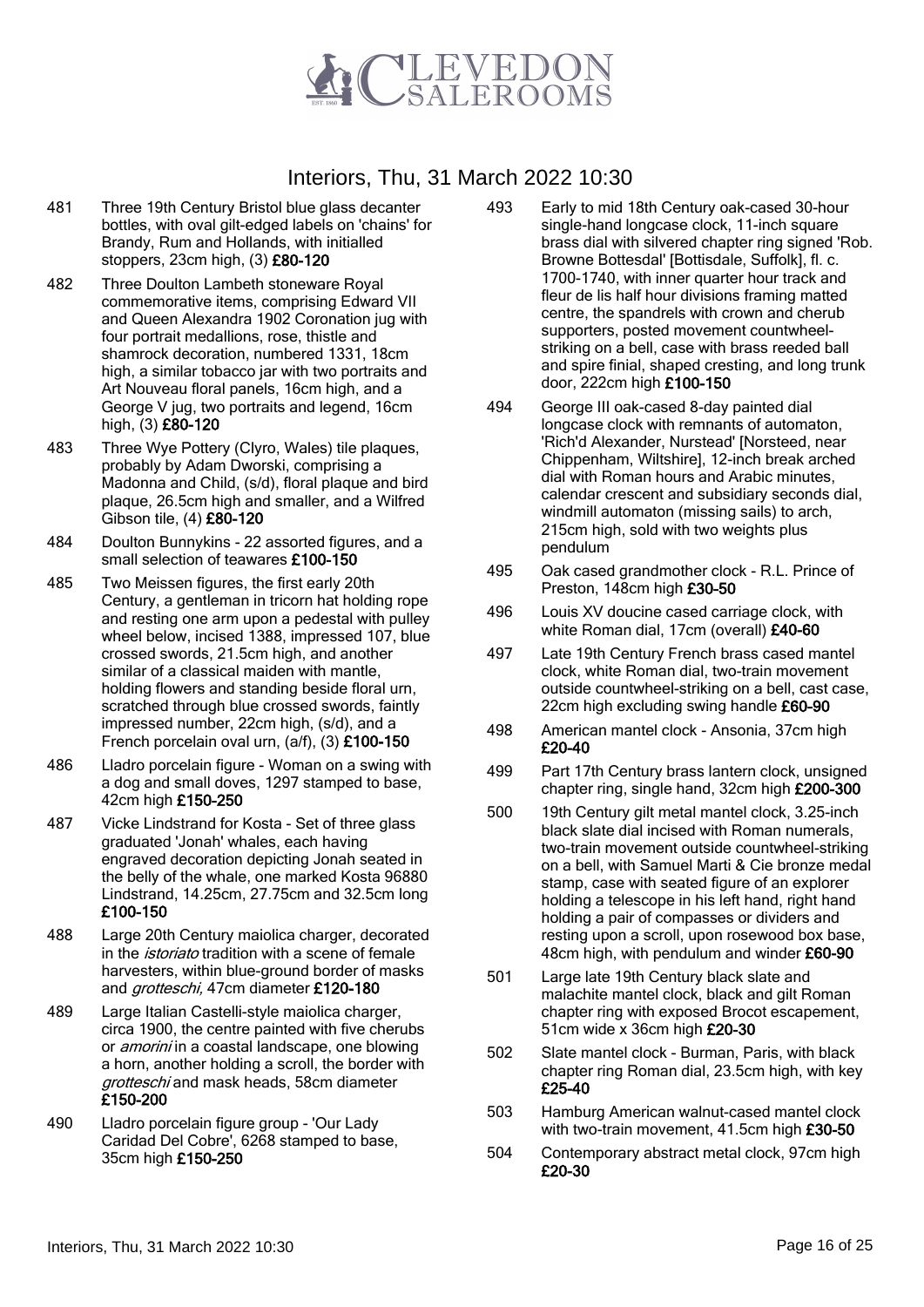

- 505 Comitti reproduction mahogany wheel barometer, 87cm high £20-30
- 506 Late 19th Century French clock garniture, 52cm high and smaller £200-300
- 507 Three mantel clocks, all with Arabic dials, widest 30cm (3) £20-30
- 508 Slate mantel clock, having white Roman dial, 21cm high, together with an 'Anniversary' clock under dome, 28cm high £30-50
- 511 Bottle of Bowmore Legend Islay single malt whisky £20-30
- 512 Remy Martin VSOP Fine Champagne Cognac 70cl, and Glenfiddich Special Reserve Single malt Scotch Whisky 35cl £20-30
- 513 Moet & Chandon Brut Champagne, 75cl, Veuve Cliquot Ponsardin Brut Champagne, 75cl and Arestel Brut Reserva Cava, 75cl (3) £30-50
- 514 Lambs Navy Rum 35cl, Sandemans Ruby Port 75cl, Fox & Forman Cream Sherry 75cl, Cinzano 75cl and Sans Riva Ouzo 1lt £30-50
- 515 Seven bottles of red wine; 2013 Roc de Lussac Grand vin de Bordeaux, 2009 Baron des Tours - Grand vin de Bordeaux, 2016 Jacques Depagneux Moulin a Vent, 2015 Cono Sur Bicicleta - Pinot Noir, 1996 Marques de Murrieta - Ygay Réserva, 2017 Cabilie, and Saint Roche - Pays du Gard (7) £40-60
- 516 Six bottles of French red wine; 1994 Chateau le Prieure - Pomeral, 2002 Chateau Tour Pibran - Paullac, 2005 Chateau Cambon la Pelouse - Haut Médoc, 2001 Chateau Pontet-Canet - Pauillac, 2003 Barons de Rothschild Moulin de Duhart - Pauillac and 1999 Chateau Troplong Mondot - Saint Emillion Grand Cru (6) £80-120
- 518 Zebra pattern wool rug, 168.5cm x 240cm long £50-80
- 519 Floral tapestry wall or floor covering, of floral design and joined strip construction on blush pink ground, 187cm x 234cm £100-150
- 520 Eastern silk prayer rug, with boteh-filled spandrels, 108cm x 159cm £200-300
- 521 Eastern wool rug in the Ziegler tradition, cream ground with all over foliate scrollwork, 133cm x 220cm £80-120
- 522 Modern Eames style armchair and stool in white hide. Chair - 63cm (seats widest point) x 81cm high, stool - 64cm x 52cm x 42cm high £300-400
- 523 Art Deco walnut-veneer cocktail cabinet, the top mirror back section having two waved shelves and light fitting, doors with Chinese-style brass lockplates, 86.5cm x 46cm x 165.5cm high £200 -300
- 524 George III oak chest on chest or tallboy, the upper stage with guilloche cornice over blind fretwork frieze and three short drawers over three graduated long drawers between canted corners, the lower stage with brushing slide above a further three drawers, all with brass backplates and swan-neck bale handles, on bracket feet, 113cm x 56cm x 187cm high £400- 600
- 525 Unusual George III oak settle, the back of five ogee-arched fielded panels over one plain arm and one scroll arm for reclining, on slatted seat with squab cushion, raised upon three cabriole front supports, 183.5cm x 63cm x 106cm high £150-200
- 526 Mid 18th Century walnut bureau, having featherbanding and crossbanding to top and fall, the latter enclosing a central cupboard, drawers and pigeon holes, over four conforming graduated long drawers with punch-decorated brass handles, 94cm x 49.5cm x 104.5cm high £250-300
- 527 Globe Wernicke modular bookcase, 88cm x 28.5cm x 168cm high £200-300
- 528 Oak coffer with three carved panels, circa 1700, 146cm x 61cm x 70cm high £100-150
- 529 George III inlaid mahogany secretaire bookcase, the upper section with inlaid dog-tooth frieze over ebony and boxwood line inlay, above a pair of glazed doors with arch and lancet tracery, enclosing three shelves, the crossbanded lower stage with fall front enclosing drawers and pigeon holes and a blind-tooled green skiver, over twin cupboards with panelled doors enclosing a shelf, on block feet, 130cm x 56cm x 242cm high £200-300
- 530 Unusual 19th Century brass-inlaid Colonial padouk bureau, with broad brass line inlay to the top, the fall (enclosing conforming central cupboard between plain drawers and pigeonholes), and the four graduated long drawers, with brass oval backplate handles, on bracket feet, 93cm x 52cm x 104cm high £150- 200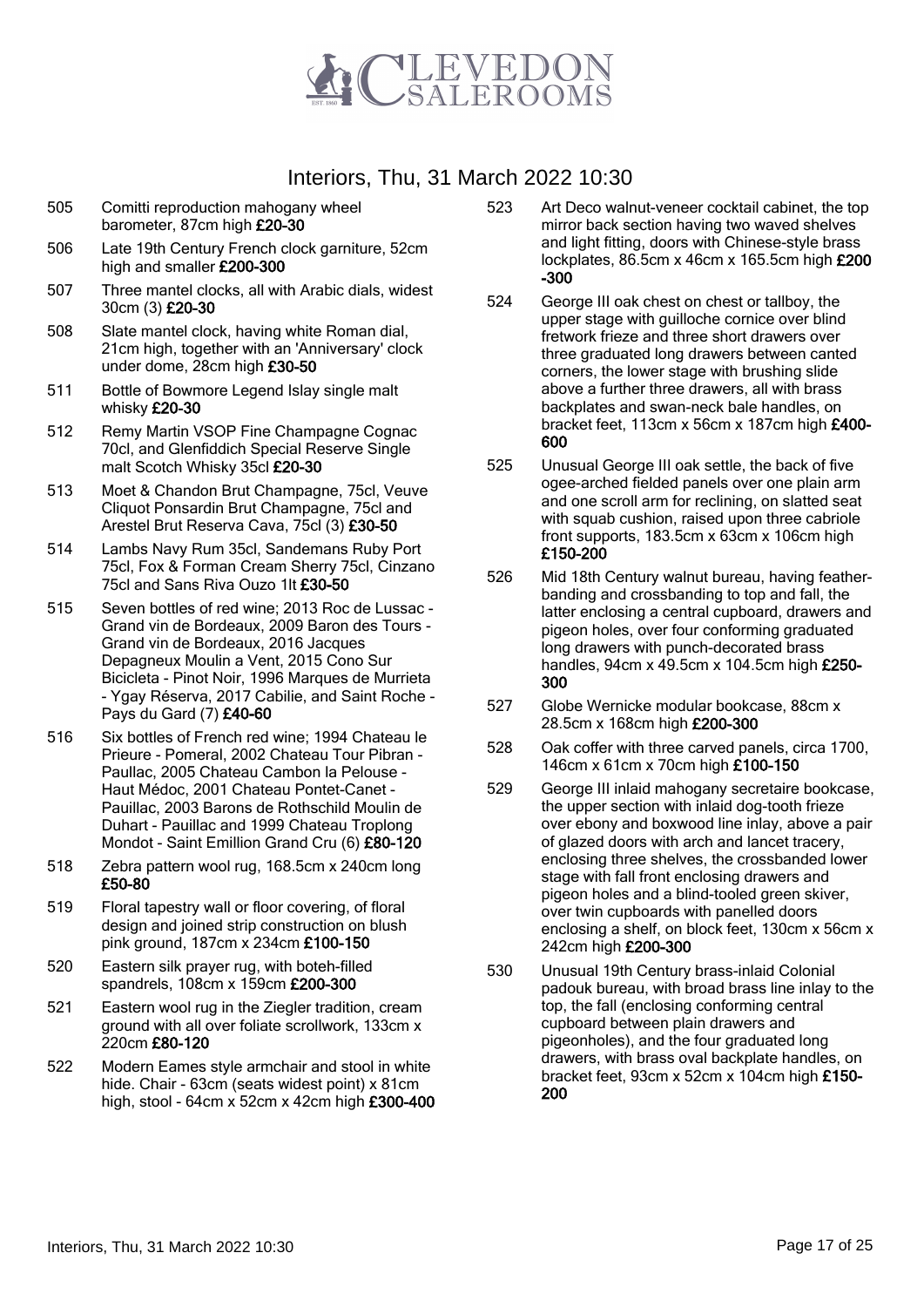

- 531 George III inlaid oak dresser and rack, the upper stage with moulded cornice over planked back having an arrangement of shaped shelves and a pair of inlaid and crossbanded ogee-arched cupboard doors with conch paterae, the lower stage having three crossbanded drawers with brass escutcheons and backplate swan-neck bale handles on cabriole front supports, 204cm x 51cm x 203cm high £250-300
- 532 Victorian flame mahogany two section linen press, possibly Scottish, having two short over two long drawers with mother-of-pearl inlaid turned handles, 127cm x 57cm x 211cm high £150-250
- 533 Japanese Kutani plate or charger, framed, 36cm diameter £20-30
- 534 Albert Goodwin Watercolour Norwich Cathedral, signed lower right, 23cm x 32cm, framed and glazed (a/f) With David Cross Gallery and The Fine Art Society labels to verso £30-50
- 535 Frank Shipsides (1908-2005) Pair of signed limited edition prints - 'Corn Street' 73/850 and 'Waterfront' 45/850, 40cm x 29.5cm, framed and glazed £30-50
- 536 Frank Shipsides (1908-2005) Two signed limited edition prints - SS Great Britain (182/850), 39cm x 53cm, and Bristol Bridge (563/850), 28cm x 39.5cm, both framed and glazed Both with Alexander Gallery label to verso £30- 50
- 537 German porcelain figural centrepiece with pierced lobed bowl on four putto supports, 42cm diameter x 17cm high £30-50
- 538 Henry Hilton Watercolour Village scene, signed lower right, 25cm x 37cm, framed and glazed £30-50
- 539 Japanese cloisonne enamel plate with floral and Dragonfly decoration, 30.5cm diameter £30-50
- 540 Large modern Willow pattern jar with cover, 62cm high £30-50
- 541 Pair of Indian Mughal School watercolours Hunting scenes, 21cm x 30cm, framed and glazed £30-50
- 542 Alexander Dow Watercolour St Mary Redcliff, Bristol from the harbour, signed in pencil lower right, 32cm x 48cm, framed and glazed £40-60
- 543 Art-Deco style frameless wall mirror with pocket, 48cm x 76cm high £120-180
- 544 Clarice Cliff bowl with moulded autumn leaves against a cream ground, 21cm diameter £40-60
- 545 Early 20th Century embroidered firescreen, with Japanese-style silk panel of a crane in flight, within mahogany frame, 57.5cm wide x 76cm high £40-60
- 546 Frank Shipsides (1908-2005) Two signed limited edition prints - Westbury on Trym Parish Church (36/150) 37.5cm x 53.5cm, and Corn Street (783/850), 41cm x 29cm, both framed and glazed £40-60
- 547 Joanna Wright Mixed media 'Jug of Dahlias', signed lower right, purchased 1996 Burroughs Day exhibition per typewritten label verso, 46.5cm x 39cm, in decorated frame under glass £40-60
- 548 John Brunsdon (1933-2014) Limited edition print - 'Covehithe', 2/150, signed in pencil lower right, 38cm x 76cm, framed and glazed £40-60
- 549 Taxidermy Victorian ornithological group of six assorted exotic birds and a beetle, beneath glass dome, 39cm high overall, (a/f) £40-60
- 550 A.B. Ibraham Pair of Oriental watercolours, framed and glazed, both signed, 28cm x 39cm, framed and glazed £50-80
- 551 ARR Colin Newman, (b. 1923) Watercolour, Christmas Steps, Bristol, signed lower right, 51cm x 34cm, framed and glazed £50-80
- 552 Edwardian mahogany-framed three-fold dressing screen, each panel 46cm wide, of arched form headed by glazed leaded tracery, 153cm high £50-80
- 553 Eugene Kingman (American 1909-1975) Oil on canvas - Pointer Gundog flushing out game, signed lower right, 44cm x 59.5cm, framed £50-80
- 554 John Francis Salmon (1908-1886) Mid 19th Century English School - Watercolour - Coastal scene with castle in the distance, signed lower left, 37.5cm x 54cm, framed and glazed £50-80
- 555 Les Matthews (Modern) Limited edition print Clifton Suspension Bridge with The Matthew leaving Bristol, signed and numbered 2/50, 12cm x 18cm, framed and glazed £50-80
- 556 Moish Sokal Watercolour Shadows in the Judeun Hill, signed and dated '2002' lower left, 44cm x 35cm, framed and glazed Sadler Steet Gallery label to verso £50-80
- 557 Regency mahogany inlaid sideboard with lion mask handles, on turned supports, 183cm x 61cm x 91.5cm high £50-80
- 558 Ercol Golden Dawn rocking chair, 50cm (seats widest point) £80-120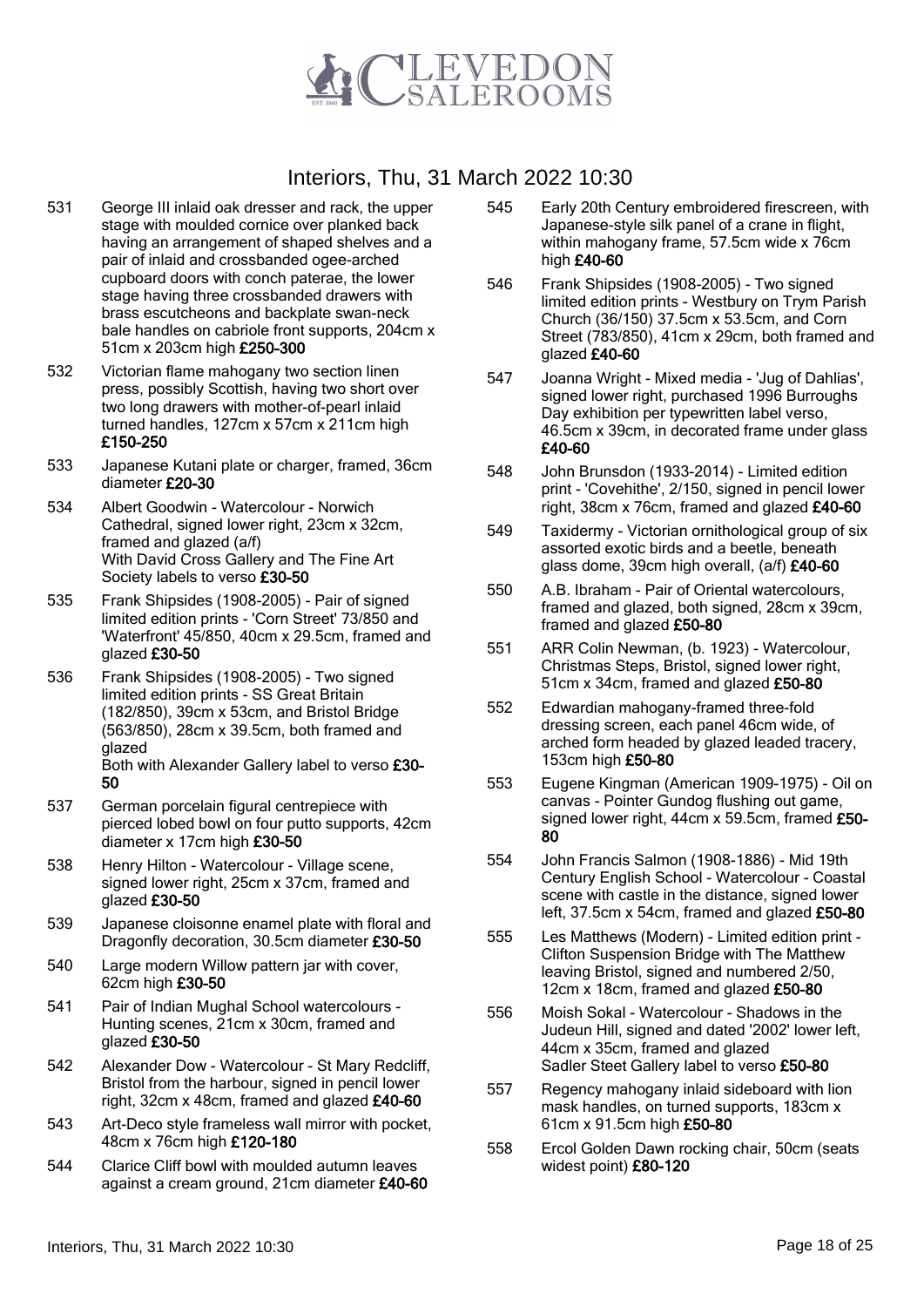

- 559 Set of four Ercol stick-back chairs, and two others (6) £50-70
- 560 Two 19th Century watercolours, one in manner of Myles Birket Foster, 12cm x 17cm, both framed and glazed £50-80
- 561 Victorian mahogany centre table or breakfast table, 131.5cm diameter £50-80
- 562 19th Century Dutch walnut and marquetry chair, 49cm (seats widest point) x 113cm high £60-100
- 563 Early 20th Century carved oak box settle, 99cm x 46cm x 119cm high £60-90
- 564 Embroidered mahogany polescreen, the rectangular panel 61cm x 52.5cm, on leafcarved tripod support with scroll feet, 134cm high overall £60-90
- 565 English School, 19th Century Oil on canvas View of a figure by a stream, possibly in Stapleton (some damage), 37cm x 28cm, gilt framed £60-90
- 566 Indian hardwood and bone mirror with having mother-of-pearl inlay, 36cm x 63cm high £60-90
- 567 20th Century Italian maiolica dish, painted with Saint George on horseback slaying the dragon, impressed 'swan' mark, 28cm diameter £60-90
- 568 Late 19th Century watercolour, depicting a thatched cottage with figures, rabbits and chickens outside, indistinctly signed and dated 1875 lower left, 15.5cm x 24.5cm, in wash-lined card mount and gilt frame under glass, Frost & Reed label verso £60-90
- 569 Les Matthews (Modern) Artist's Proof print Venice, signed and inscribed, 26cm x 36cm, framed and glazed £60-100
- 570 Victorian Aesthetic period brass and stained glass firescreen, with concentric wire panel flanked by leaded panels of fish, on A-frame supports, 56cm wide x 63.5cm high £60-90
- 571 Oak inlaid chest of drawers, with brass escutcheons, 111cm x 60cm x 74cm high £70- 90
- 572 Ralph Hartley (1926-1988) Watercolour 'Rushton Bridge', signed and dated '1958' lower right, 36cm x 50cm, framed and glazed £70-100
- 573 Follower of Henry Charles Bryant, (1812-1890) Children and caged pets, 23cm x 18cm, framed £80-120
- 574 Frederick George Trott, (f. 1935-60) Oil on canvas - Cumberland House, Clifton Promenade', signed lower left, inscribed and dated 1962 to canvas verso, additionally to Frost & Reed frame label, 49cm x 59cm, in swept frame £80-120
- 575 French walnut vanity cabinet, circa 1900, 73cm x 40cm x 163cm high £80-120
- 576 George III oak hall cupboard, with dentil cornice, 88cm x 48cm x 194.5cm high £80-120
- 577 Oak side table fitted with a single drawer with brass drop handles, 83cm x 54cm x 73cm high £80-120
- 578 Pair of early 20th Century Japanese blue and white plates, mark to base, 31cm diameter £80-120
- 579 Philip Collingwood Priestley Five unframed studies comprising two oils, Continental church, on canvas fragment, 27cm x 32cm, and still life with potted plant, 39cm x 29.5cm (unsigned), plus three watercolours, Windsor, Stratford and a still-life, 28cm x 44cm and smaller,  $(5)$  £80-120
- 580 Reginald Smith (1855-1925) Oil on canvas Coastal scene (possibly North Cornwall/Devon), signed lower right, 66cm x 52cm (a/f) £80-120
- 581 Winifred Austen (1876-1964) Pair of coloured etchings - 'Mallards' and 'Wigeon', both signed in pencil lower right, 24cm x 32cm, framed and glazed £80-120
- 582 Early 19th Century inlaid lowboy, on cabriole supports, 67cm x 64cm (when open) x 38cm (closed) x 70cm high £100-150
- 583 Edwardian hallstand with five transfer printed tiles,117.5cm x 205cm high £100-150
- 584 Edwardian inlaid rosewood drawing room suite, comprising chaise longue, approximately 157cm wide, a pair of wingback chairs, 60cm wide x 93cm high, and a pair of occasional chairs, (5) £100-200
- 585 White leather two-seater settee (151cm x 80cm x 75cm high), together with a footstool (63cm x 57cm x 37cm high) £120-180
- 586 Pair of alabaster pedestals, each of knopped design, 90cm high £150-200
- 587 Modern Design Circa 1970s Ladderax-style teak and metal modular shelving system, comprising fall-front cabinet, glazed two-door cabinet and three double-door cupboards plus four shelves, four metal divisions and a smaller shelf mount, each bay 76.5cm wide excluding fittings, size as photographed 219cm x 47cm x 189cm high £80-120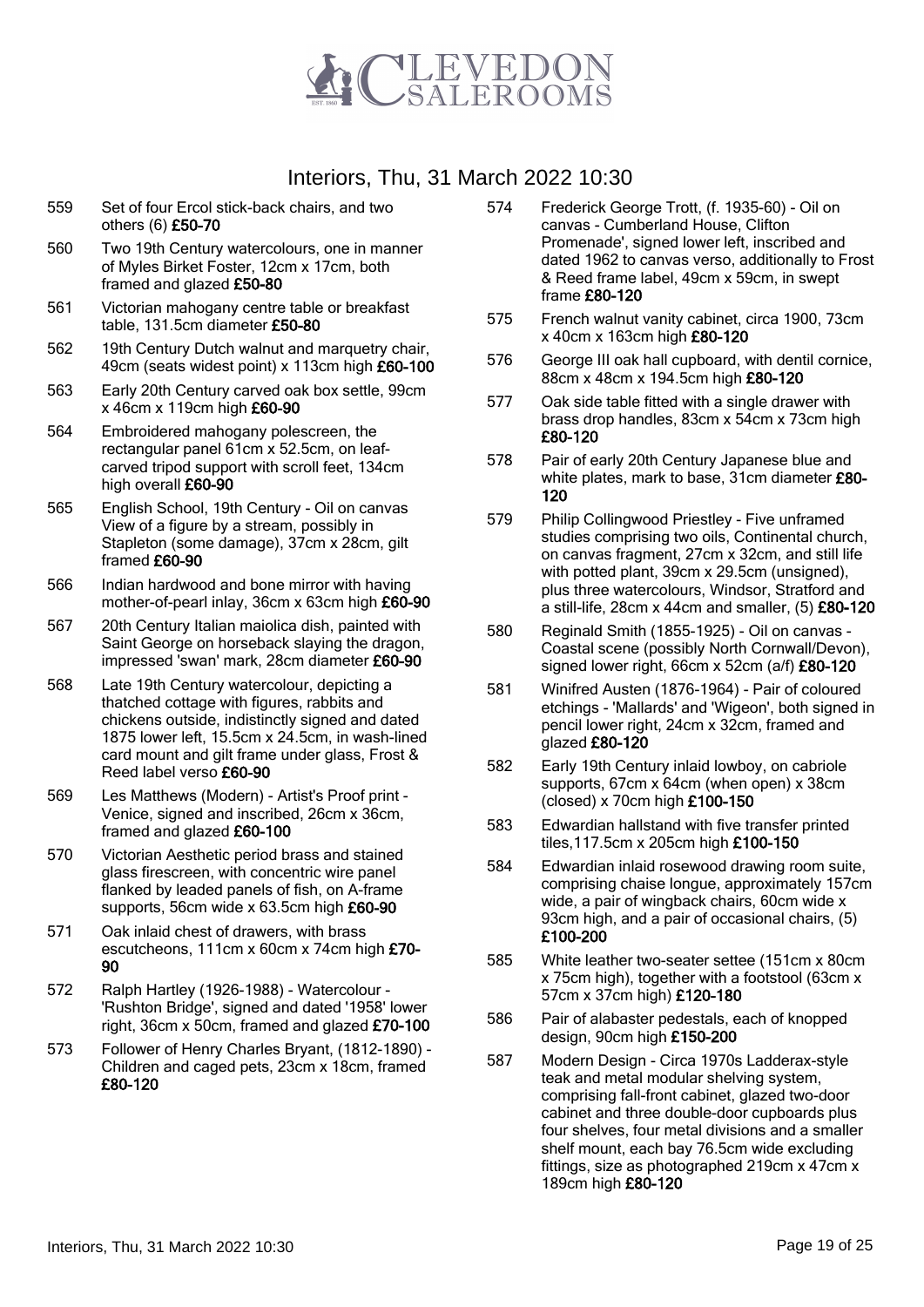

- 588 Minshak Pair of oils on board Middle Eastern scenes, possibly Abu Dhabi, signed lower right, 30cm x 39.5cm & 40cm x 29.5cm, framed £30- 50
- 589 Pair modern gilt metal hexagonal ceiling lights/lanterns, 61cm (ex. chain) £40-60
- 590 Cane seat occasional chair, together with two other occasional chairs (3) £20-30
- 591 Gordon Barker Acrylic 'At The Beach', signed lower right, 30cm x 40cm, framed and glazed £80-120
- 592 Gordon Barker Acrylic 'Balloons Over The Hills', signed lower right, 30cm x 40cm, framed and glazed £80-120
- 593 Gordon Barker Acrylic 'Flying Kites on the Beach', signed lower right, 30cm x 40cm, framed and glazed £80-120
- 594 Gordon Barker Acrylic 'Seaside Wedding', signed lower right, 30cm x 40cm, framed and glazed £80-120
- 595 Gordon Barker Acrylic 'Watching The Fireworks', signed lower left, 30cm x 40cm, framed and glazed £80-120
- 596 Quantity of silver plate and pewter items, etc. £20-30
- 597 Set of four Ercol light Windsor style chairs £40-60
- 598 Victorian rosewood and mother-of-pearl inlaid writing slope, 35.5cm wide, together with an Edwardian oak slope-front stationery box and a glove press with plaque beneath 'Spooner of Plymouth', (3) £30-50
- 599 Modern gilt-framed bevelled edge mirror, 49.5cm x 60cm £25-40
- 600 Hardwood low bookcase, 98cm x 34cm x 90.5cm high £25-35
- 601 Quantity of ceramics to include; Royal Albert, Noritake, etc. £25-35
- 602 Circular glass dome on wooden base, 46cm high £30-50
- 603 Early 20th Century tub chair, upholstered in light purple fabric, 56cm (seats widest point) x 85cm high £40-60
- 604 After Eugene Bejot Signed etchings Pair of French landscapes, an etching after Alfred Bentley and another signed etching after Graham Clivard, Liverpool Cathedral, 31.5cm x 17.5cm, all framed and glazed £30-50
- 605 Jose Barbosa (da Silva) Enchanted Forest, unsigned, 69cm x 89.5cm, framed £40-60
- 606 Mahogany linen press fitted with two short over two long drawers, 137cm x 63.5cm x 213cm high £80-120
- 607 1960s shell case stick stand with a quantity of sticks £40-60
- 608 White finish Ikea table and chair Table: 150cm x 75.5cm x 79.5cm high, Chair: 52cm (seats widest point) £20-40
- 609 Pair of gilt spelter Marly Horses on ebonised bases, 33cm high £30-50
- 610 Quantity of Weston-Super-Mare and other unframed maps, charts and blueprints, circa 1900 and later including Aerodrome, Uphill Manor, etc. £20-30
- 611 19th Century brass bound writing box, with central engraved plaque, 35cm x 24cm x 14.5cm high £40-60
- 612 Quantity of late 20th Century paintings, largest 122cm x 51cm £50-80
- 613 Quantity of Middle Eastern copper and brass items, to include pestle and mortar, 16cm high and smaller £40-60
- 614 Edwardian mahogany cheval mirror, 45cm wide x 160cm high £60-90
- 615 Ercol Windsor rocking chair, 42cm (seats widest point), 84cm high £30-40
- 616 Walker? Oil on canvas Riverside scene, indistinctly signed lower right, 29cm x 44cm, gilt framed £30-50
- 617 Alan King Oil on canvas 'Arrival at the Sea', 1991, signed lower right, 49.5cm x 75cm, framed £50-80
- 618 Cut glass circular mirror having leaf decoration, 38cm diameter overall £40-60
- 619 Mahogany drop leaf table, 109.5cm x 120cm (fully extended) approx. £30-50
- 620 Quantity of Carlton Ware 'Anemone' pattern tablewares £30-50
- 621 Two African hardwood busts, together with two wall masks £25-35
- 622 Art Deco style two-tone mirror, 80cm x 98cm high £50-80
- 623 Quantity of wooden wine crates, largest 50cm long, together with a wooden box £30-50
- 624 Victorian walnut work table, 71cm high, together with an oak plantstand, 83cm high £50-70
- 625 Carla Raadsveld, Dutch b.1952, monotype, 1/75, 56cm x 44cm, framed and glazed £20-30
- 626 Two pairs of occasional chairs £20-30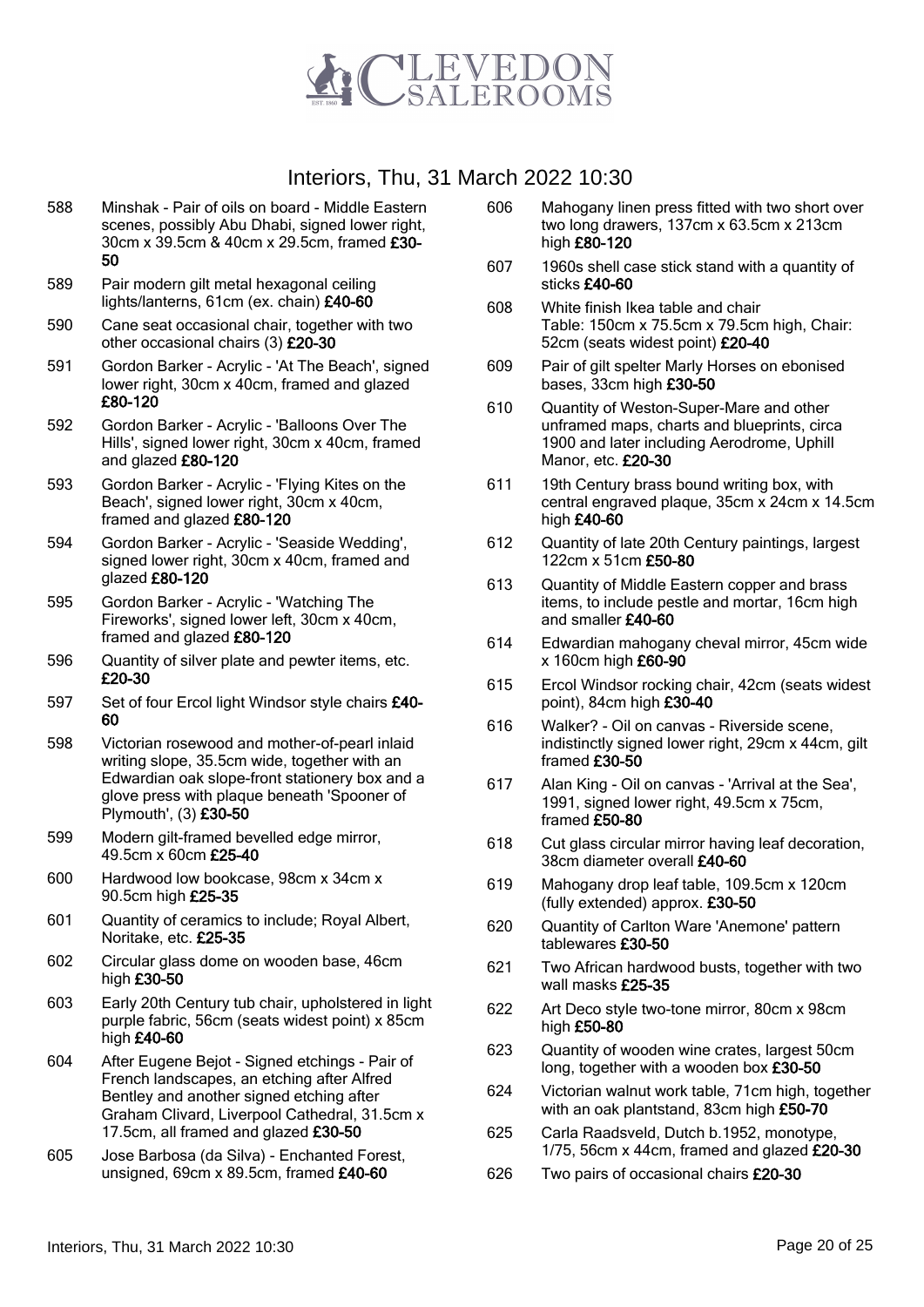

- 627 Late Victorian brass-bound writing box with an engraved central brass plaque dated 'May 14th 1894' £40-60
- 628 T. Jansen Oil on canvas Still life with flowers signed lower left, 48.5cm x 49cm, framed £50-70
- 629 Quantity of assorted glassware, largest piece 29cm wide £40-60
- 630 Quantity of vintage bottles, pot lids, etc £20-30
- 631 Quantity of Radford pottery to include; vases, jugs, etc, tallest piece 30cm high £50-70
- 632 Mahogany side cabinet fitted two shelves, 92cm x 50cm x 92cm £40-60
- 633 Canteen of Viners 'Bronze Collection Balmoral' cutlery £30-50
- 634 Oil on canvas Bar scene, unsigned, 88.5cm x 58cm, in gilt frame £40-60
- 635 Carved table-top revolving bookcase, with 'LA' central motif, 45cm x 36cm high £40-60
- 636 G. Ulster-MacDonald Watercolour Trinity, Cambridge, a watercolour still-life and a pen and wash study of Swanage Harbour (3) £50-80
- 637 After Gerald Coulson Framed print Merlins Thunder, Lancaster Departure, unsigned,35cm x 70cm, framed and glazed £15-25
- 638 Marks and Spencer light oak sideboard with cabinet top, 179cm x 50cm x 198cm high £60-90
- 639 Easel table mirror with decorative border, 26.5cm high £20-40
- 640 French style fauteuil (open armchair), upholstered in light blue fabric, 52cm (seats widest point) x 82cm high £40-60
- 641 Mahogany bowfront chest of drawers, 97cm x 49cm x 97cm high £40-60
- 642 20th Century Regency style wall mirror, the inverted breakfront cornice with ball ornament over moulded Gothic trellis frieze and rectangular plate flanked by reeded columns with Temple of the Winds inspired capitals, supported on conforming base, 83cm x 170cm £100-150
- 643 D. Haddow Watercolour Woodland landscape, signed and dated '88' lower right, 32cm x 45cm, framed and glazed £20-30
- 644 Bang & Olufsen BeoVision 9 51 inch television on integral stand, 121high x 128wide (lacks remote control) £50-80
- 645 Electro-plated on copper two-branch/three-light candelabra, 36cm high £30-50
- 646 Artist table top easel, etc and 'Comfie' patent stool £20-30
- 647 Two pine bookcases (cornice reduced), each 75cm x 39.5cm x 206cm high £50-80
- 648 Four freeform sculptures in assorted rock samples, largest 38cm wide, tallest 17cm high. (4) £100-150
- 649 Staffordshire ornaments to include a pair of spaniels (4) £25-40
- 650 Ikea ebonised dressing table (118cm x 59cm x 76cm high), together with a chair £20-40
- 651 Tall French reproduction cabinet, 42cm x 150cm high £30-50
- 652 Three maps of Oxfordshire comprising Emanuel Bowen, An Accurate Map of Oxford Shire, 50cm x 41cm, framed but unglazed, a smaller Bowen strip map, and a Cary map,  $(3)$  £30-50
- 653 Two mid-20th Century frameless wall mirrors, 74cm & 68cm wide £40-60
- 654 Reproduction mahogany five-drawer jewellery cabinet, 43cm x 33cm x 95cm high £20-30
- 655 Mahogany breakfront bookcase, 212cm x 53cm x 194cm high £25-40
- 656 Two 19th Century dining chairs, comprising a Regency-style mahogany bar-back with ropetwist mid rail and a mid Victorian walnut buckle back chair, (2) £20-30
- 657 Three Japanese silk pictures depicting birds, 51cm x 35cm, in glazed clip frames £30-50
- 658 Thirty-six pieces of 'Portishead' crested ware, all of various designs £30-50
- 659 Pair of Rogers LS1 speakers, 19cm x 17cm x 36cm high £40-60
- 660 Hardwood tray with dragon handles, 41.5cm wide (overall) £25-35
- 661 Pair of John Lewis cream finish chest of six graduated drawers, each 65cm x 48cm x 144cm £40-60
- 662 Victorian drawing room chair, 51cm (seats widest point) x 100cm high £60-90
- 663 After Charles Bird Pair of etchings St Stephen's Church, and one other Bristol view, signed to border, 47cm x 23cm, framed and glazed, £20-30
- 664 Quantity of cameras, binoculars, etc in a vintage case £20-30
- 665 Brass bound trunk with hinged lid, 100cm x 51cm x 55.5cm £30-50
- 666 Two freeform sculptures, 37cm & 17cm high £50 -80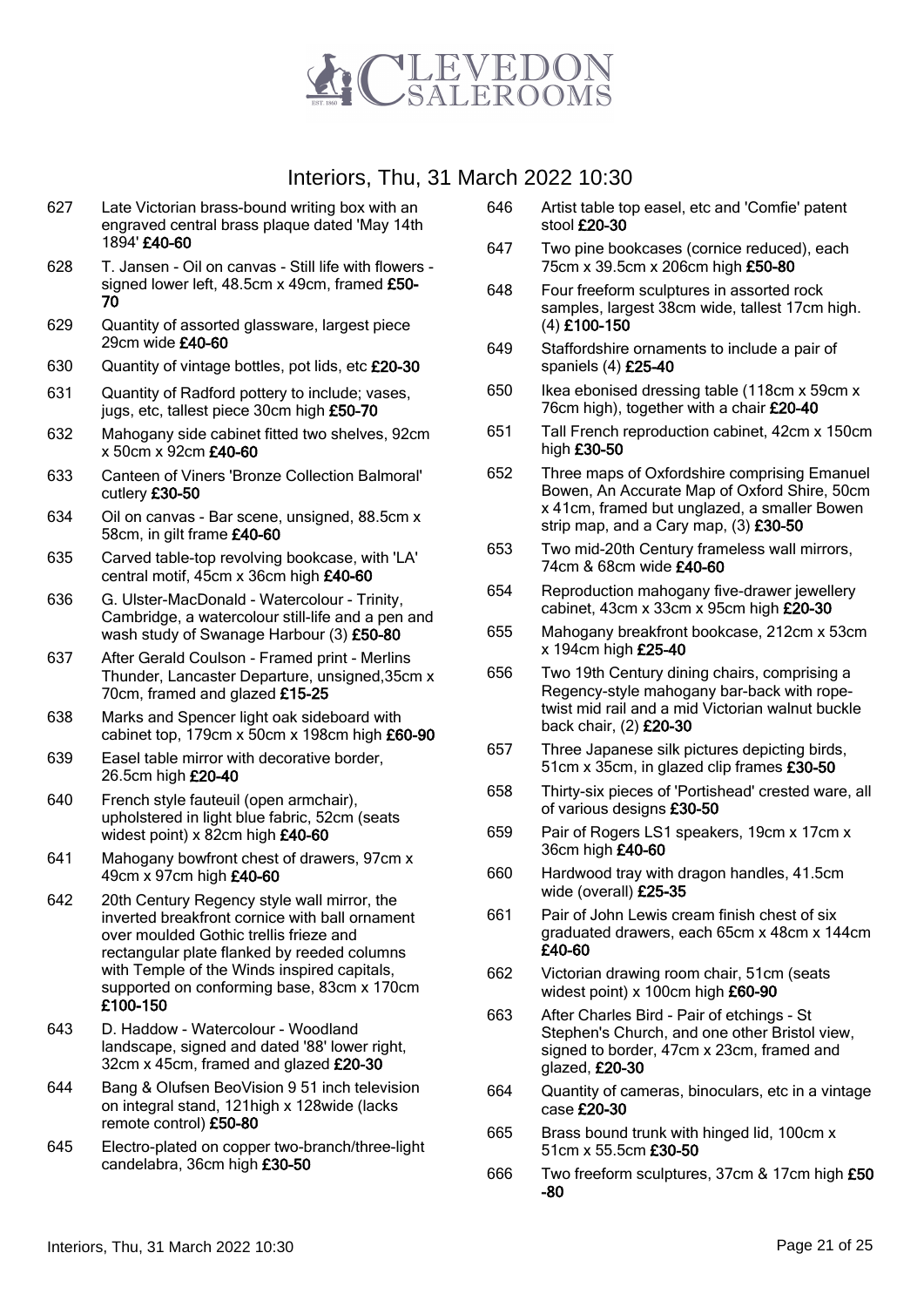

- 667 Local interest Mid 19th Century view of Colston's School, St Augustine's Back, Bristol, pre 1861, 18.5cm x 26.5cm, framed and glazed £40-60
- 668 Pair of Chinese bedside lacquered chests each fitted with a single drawer, 55.5cm x 42cm x 64cm high £80-120
- 669 Cloisonne vase 26cm high, together with a small enamel pin dish and leaf dish (3) £15-20
- 670 Nest of three rectangular onyx topped tables, largest 54cm x 35cm x 46.5cm high £20-30
- 671 Roger Jones (Modern) Oil on canvas Children on the beach,playing in rock pools, signed lower left, 40cm x 50cm framed, together with Alma Bass - Oil on board - Street scene, 34cm x 44.5cm, remnants of Southampton Fine Art Society label verso, framed, (2) £40-60
- 672 Chinese style desk top stationery rack, 47cm x 24cm x 30cm high £25-35
- 673 Sundry silver-plated wares to include four-piece tea set, cutlery, tray, etc £30-50
- 674 Inlaid side table fitted with drawer, 80cm x 40cm x 77cm high, together with a drop-leaf table 68.5cm x 81cm (when open) x 71cm high £30- 50
- 675 Mixed media abstract, signed indistinctly lower right, 57cm x 79cm £25-40
- 676 Resin figure group 'Abduction of the Sabine Women' after Giambologna, 61.5cm high £30-50
- 677 Tim Major Etching and aquatint 'Harrier', No. 15/30, together with Jon Tremaine -Giclee print - 'Great Horned Owl'. 140/175, both framed and glazed £30-50
- 678 Majolica jardiniere or planter and stand, 124cm high £60-80
- 679 20th Century Oak table-top stationery box, 41cm x 27cm x 36cm high £40-60
- 680 Group of watercolours including Schoolroom, field scene, etc, all framed and glazed £30-50
- 681 Victorian parquetry inlaid burr walnut box and two other boxes, 30cm wide and smaller £30-50
- 682 White butlers tray and stand, 79cm x 49cm x 86cm high £20-30
- 683 Victorian mahogany two tier table, with moulded top on reeded supports with castors, 69cm x 45cm x 60cm high £30-50
- 684 Shipping trunk with partial remains of a White Star Line travel label, 78cm x 46cm x 52cm high £40-60
- 685 Ernest Gomme of High Wycombe Tan leatherette studded chair with seat between triangular oak uprights, stamped '778034', 39cm (seats widest point) x 74cm high £20-30
- 686 Carved walnut standard lamp, with pink shade, 175cm high £30-50
- 687 Large reproduction Tiffany-style pendant shade, approximately 56cm diameter £40-60
- 688 Print after Tom Schulten, signed lower right, 50cm x 70cm, framed and glazed £20-40
- 689 Two cases of flatware, and loose plated ware £40-60
- 690 Quantity of records to include; Beatles 'A Hard Day's Night', Roy Orbison, Abba, Emmylou Harris, etc £30-50
- 691 Royal Doulton fruit bowl, 26.4cm diameter, together with a jug, small jug and vase  $£30-50$
- 692 Quantity of wall mirrors, 50cm x 69cm and smaller £20-30
- 693 Modern sculpture of an African female figure, seated cross-legged. 37cm high £25-35
- 694 White finish Ikea sideboard/unit fitted two drawers and cupboard,180cm x 45cm x 53cm high £20-30
- 695 David Shepherd Limited edition print Horses ploughing a field, 337/850, signed in pencil lower right, 53.5cm x 101cm, framed and glazed Alexander Gallery label to verso £20-30
- 696 Two model McDonald Douglas Dakota DC3, 30cm high and smaller £20-30
- 697 Three reconstituted 'stone' sculptures of abstract Modernist design, largest 58cm high, (3) £50-80
- 698 Quantity of clay pipes, bottle openers, etc £20-30
- 699 Early 20th Century brass-mounted oak desk stand with hinged superstructure enclosing stationery compartments, together with wooden fall front stationery box, 32cm wide and smaller £80-120
- 700 Doulton Canterbury part coffee set £20-40
- 701 Large gilt framed wall mirror, circa 1900, 107cm x 81cm overall £100-150
- 702 Three pieces Doulton Lambeth Slaters Patent, largest piece 19cm diameter x 20cm high £20-40
- 703 Large quantity of assorted metalwork to include silver-plated tableware, etc. £40-60
- 704 Pair of white finish pedestals, 102cm high £20-30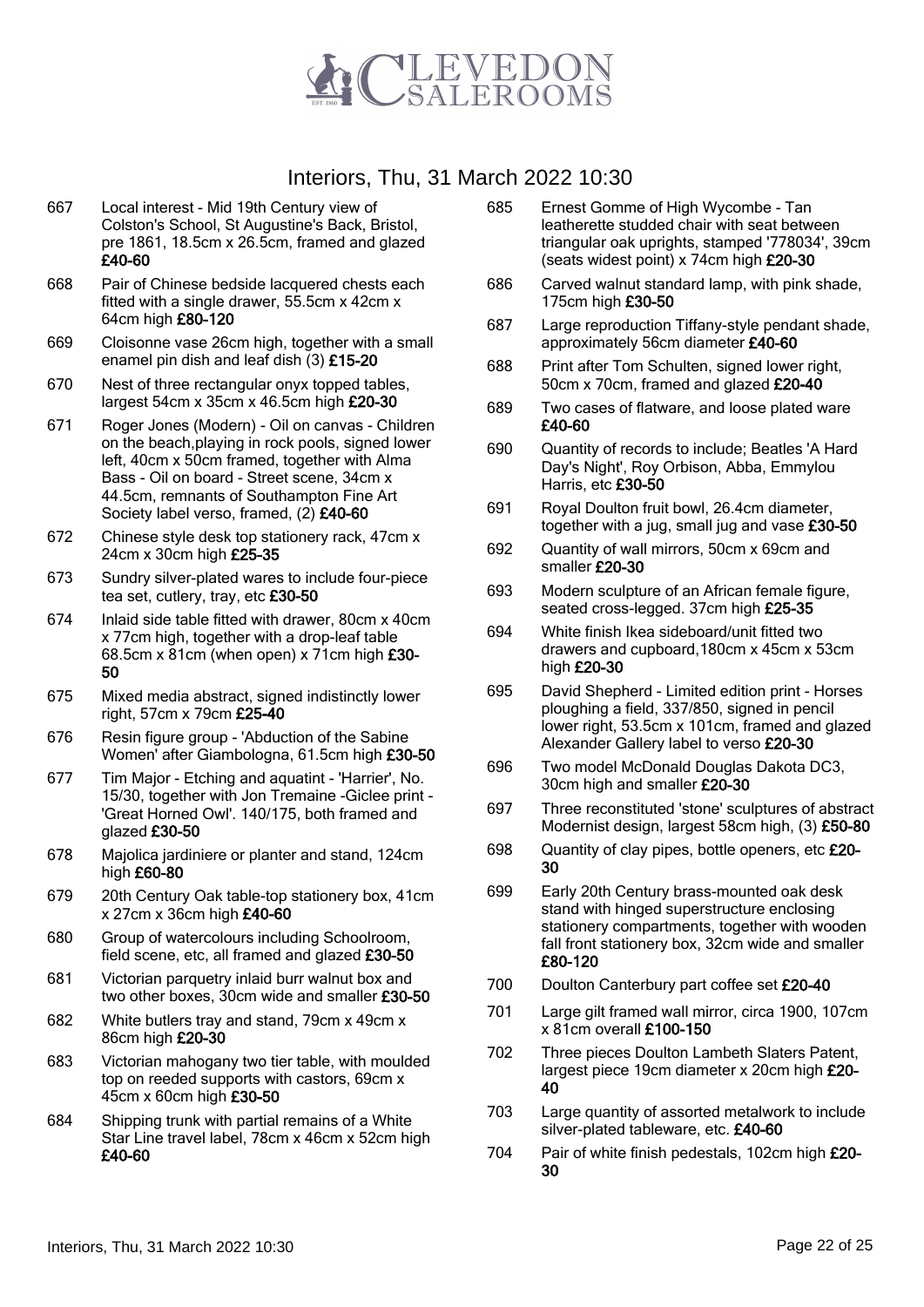

- 705 Reproduction mahogany 'batchelor's chest' of drawers, 51cm x 30.5cm x 80.5cm high £40-60
- 706 Set of five oak dining chairs, 46.5cm (widest point), together with another similar £50-80
- 707 Margaret Loxton Four signed limited edition prints - 'Clos de Vougeot', 'Gevrey-Chambertin', 'Chambolle-Musigny', & 'Pouilly-Fuisse', all 899/1250, framed and glazed £40-60
- 708 Pair of Victorian carved mahogany hall chairs, each of scroll-edged shield-back design, 89cm high, (2) £40-60
- 709 Five assorted rugs, comprising a pair of machine made Persian style rugs 122cm x 178cm, and three smaller Chinese type examples, (5) £40- 60
- 710 Glynn Marey Signed limited edition print 'Marine Light', Portishead, 8/195, 42cm x 40cm, framed and glazed £20-30
- 711 Four engravings including Star Inn Alfriston, Grand Canal Venice, etc, 25cm x 17.5cm, framed and glazed £20-30
- 712 Art Nouveau tile-back washstand, 91.5cm x 46cm x 125cm high £50-70
- 713 Patchwork quilt, 173.5cm x 233cm long £25-40
- 714 Edwardian shaped top two tier occasional table, 69cm x 57cm x 73cm high £25-35
- 715 Pair of eight branch brass light fittings, 47cm long (ex. chains) £40-60
- 716 Mid 19th Century English School Cattle watering before a stone river bridge, unsigned, 22.5cm x 35cm, framed and glazed £30-50
- 717 Late Victorian/Edwardian smokers cabinet and contents, 33cm x 17cm x 43cm high £30-50
- 718 Oak hallstand, having central circular mirror, and barley twist supports, 86cm x 31cm x 201cm high £40-60
- 719 Three contemporary wall mirrors, 78cm x 109cm high £40-60
- 720 Quantity of dressing table mirrors, etc £20-30
- 721 Pair of 19th Century pale green frilled earthenware planters (ex Uphill Manor sale 1991), 25cm wide x 22cm high £30-50
- 722 Modern bronze figure of a hooded female emblematic of 'Winter', 45cm high £40-60
- 723 Quantity of brassware to include hot water kettle, bowls, etc £20-30
- 724 Three modern floor lamps, tallest 179cm £40-60
- 725 Pair of pine bookcases, each 95.5cm x 33.5cm x 199cm high £50-80
- 726 Group of glass decanters including Dartington, 35cm high overall and smaller £25-35
- 727 Brass bound jardinière on barley twist supports,92cm high, together with three plant stands, etc £20-30
- 728 Edwardian oak table-top box, with long singular drawer, 46cm x 33cm x 17cm high £30-50
- 729 Giltwood overmantel mirror, 134cm wide x 101cm high £60-90
- 730 Assorted Spode, Coalport and other ceramics £30-50
- 731 Quantity of stair rods and tools £20-30
- 732 English 19th Century Provincial School, Oil on canvas, 'South East View of Redcliffe Church, Bristol', unsigned, 55cm x 73cm, framed £30-50
- 733 Two hide cases and canvas case (3) £25-40
- 734 Modern Design Nathan sideboard, 133cm x 45cm x 83cm high £40-60
- 735 Two brass fenders or fire kerbs, together with a quantity of brass, copper kettle and lamp, etc £30-50
- 736 Large quantity of c. World War II and later Ordnance Survey maps, etc, in a wicker hamper £30-50
- 737 Framed copper plaque, together with kettle, etc £20-35
- 738 Mahogany 'smoker's bow' corner armchair, with 'Jolly & Sons' Bath retailer label, 77cm wide (overall) £50-80
- 739 Art Deco brown-glazed pottery cigarette dispenser, the stepped circular cover with Bakelite finial, the spherical body modelled in relief with four sportsmen: golfer, angler, rugby player and steeplechaser on horse, 17cm high, together with a smoker's oak cabinet, 29.5cm high, (2) £35-50
- 740 Inlaid chest of three long drawers, 73cm x 40.5cm x 71cm £40-60
- 741 Pine ammunition style trunk together with a quantity of boxes, stools, etc £30-50
- 742 Ecclesiastical candelabrum, 63cm high, together with an adjustable candelabrum, 61cm high £60-90
- 743 Two-seater sofa upholstered in brown leather, 175cm x 93cm x 96cm high £60-80
- 744 Two pine bookcases (cornice reduced), each 76cm x 39.5 cm x 206cm high £50-80
- 745 \*Withdrawn\*
- 746 Large quantity Bleikriskall glassware £40-60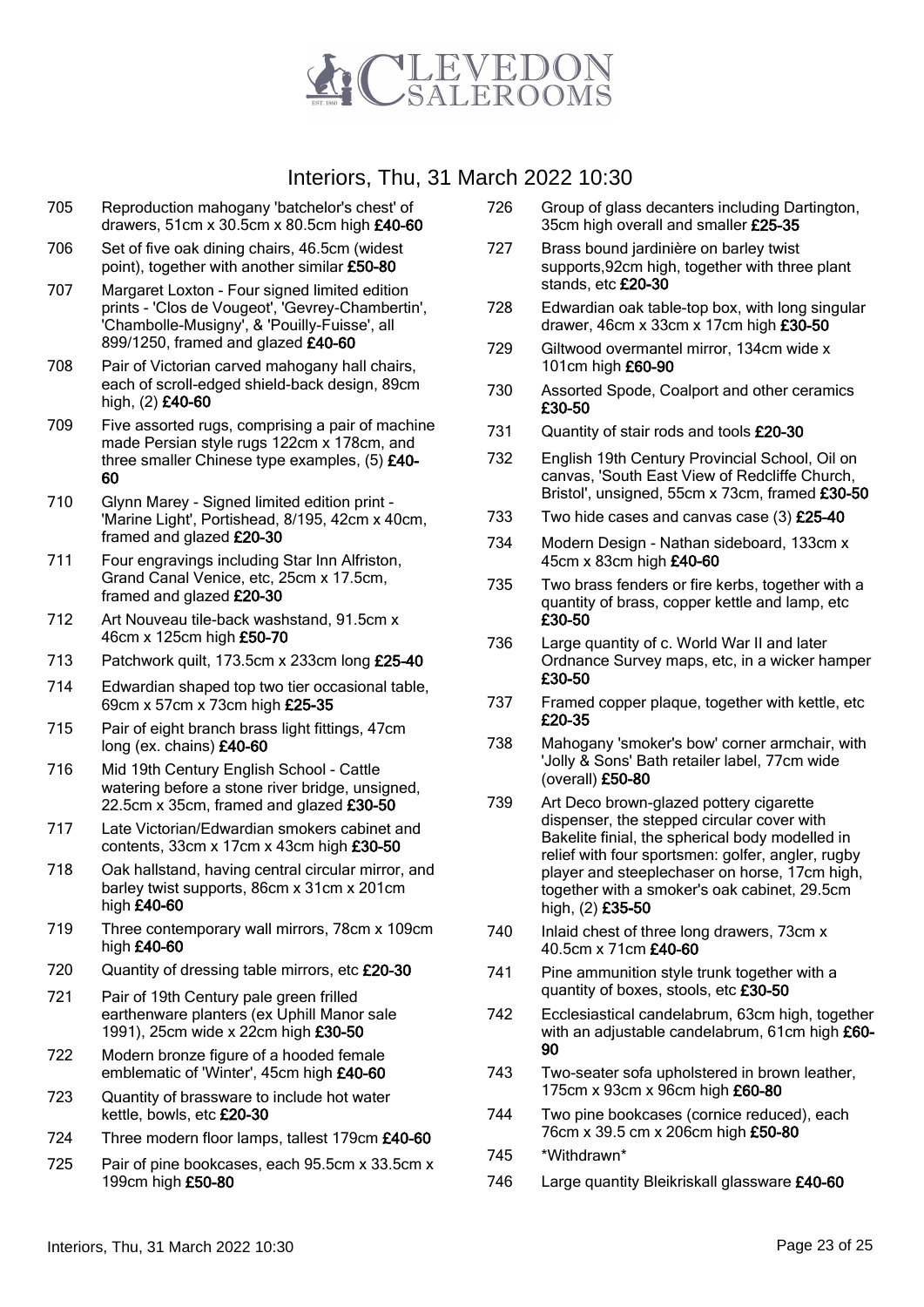

- 747 Middle Eastern copper tray-top table, 64cm diameter x 41cm high, and a baize-topped 'Vono' folding card table, 61cm square, (2) £30- 40
- 748 R.E.J. Bush Pen and ink study of Christmas Steps, Bristol, Arthur Hambly - Etching - Tin Mines of Cain Bren and E. Sharland - Etching - St Peter's Hospice (3) £50-80
- 749 Modern design Pillar table with loop handle, the mounts stamped 'Leolux' together with two occasional tables, largest 50cm x 35cm x 64cm high (3) £60-90
- 750 Ercol lounge suite comprising two-seater & three-seater sofa, together with two armchairs and footstool £100-150
- 751 Joy Day (Cornwall) Oil on board Coastal scene, signed lower right, 38.5cm x 48cm, framed £30-50
- 752 Pine commode chair, 63cm (widest point) x 108cm high £30-50
- 753 Optima for John Lewis wicker hamper, fitted and complete, 53cm wide x 40cm high £25-40
- 754 Gilt framed oval cheval mirror, 140cm high £30- 50
- 755 Victorian drawing room chair, 64cm (seats widest point) x 101cm high £40-60
- 756 Nest of three green/gilt tables, 55cm x 35cm high £30-50
- 757 Quantity of 20th Century frameless mirrors, 93cm high and smaller £30-50
- 758 Group of framed prints and photograph to include; Mary Coleman soft pastels, etc, all framed and glazed £25-35
- 759 Quantity of plated flatware, fish servers.etc £25- 40
- 760 Jules Jacquet (1841-1913) after Jean Louis Ernest Meissonier, (1815-1891) - Engraved print - Les Ordonnances, 8e Hussards en 1796-1797, 1869, 40cm x 30cm excluding vignette, framed and glazed £20-30
- 761 Mahogany fall front bureau £40-60
- 762 Nest of three Regency-style occasional tables, largest 40.5cm x 27cm x 60.5cm high £15-25
- 763 Chinese carved side cabinet, circa 1960, 91cm x 45cm x 102cm high £50-70
- 764 G-Plan unit Pair of bedside cabinets (55cm high), together with a dressing table (144cm wide) £50-80
- 765 Oak bookcase on stand, 164cm x 28cm x 139cm high £25-40
- 766 Quantity of vintage hand tools to include planes, spirit levels, etc £40-60
- 767 Quantity of watercolours and etchings to include works by Mary Coleman, Louis Ward, Margaret Cooper, etc £30-50
- 768 Three piece G-Plan bedroom suite comprising wardrobe, dressing table and chest of drawers £100-150
- 769 Ercol dining suite comprising; table (153cm long), sideboard (119cm) & six chairs £70-100
- 770 Early 19th Century bow front corner washstand, 64cm wide, approx £30-50
- 771 Large 'Mole-Richardson' Theatre light (41cm diameter x 47cm long), together with a vintage camera stand (110cm high) £100-150
- 772 Two mahogany plantstands, 106cm & 93cm high £20-30
- 773 Painted photo Seated boy with hurdy-gurdy, 20cm x 17cm, gilt framed and glazed £25-40
- 774 Four assorted Modernist sculptures, in various materials, to include a gymnast, 79.5cm and smaller, (4) £60-90
- 775 Walnut coffee table in the Georgian taste, the fixed tray top with scroll sides and glass insert on cabriole supports with ball and claw feet, 97cm x 65cm x 47cm high £30-50
- 776 Collection of wooden boot trees (3 pairs) £30-50
- 777 Green oval tray and stand, 74cm wide x 49cm deep £25-40
- 778 Two gilt tables and a circular tray £25-40
- 779 Ethnographica Collection of African (Nigerian) artefacts, to include drum, masks etc, collected by the owner in the 1960s, drum 34cm high £30- 50
- 780 Beaver & Tapley SL modular wall unit, comprising four cabinets (two 55cm wide, two 81cm wide) and four matching shelves with drawers, same sizes, (8) £60-100
- 781 Two reproduction railway posters, 'The Continent', 55cm x 71cm, and 'Bristol Harbour Line' (advertising Ogden's Flake), both framed, (2) £15-25
- 782 Singer sewing machine £20-30
- 783 Group of ceramic Oriental figures, largest 42cm high £20-30
- 784 Five ceramic jardinières or planters, largest 27.5cm diameter £20-30
- 785 Pair of pine bookcases, each 79cm x 39.5 cm x 206cm high £50-80